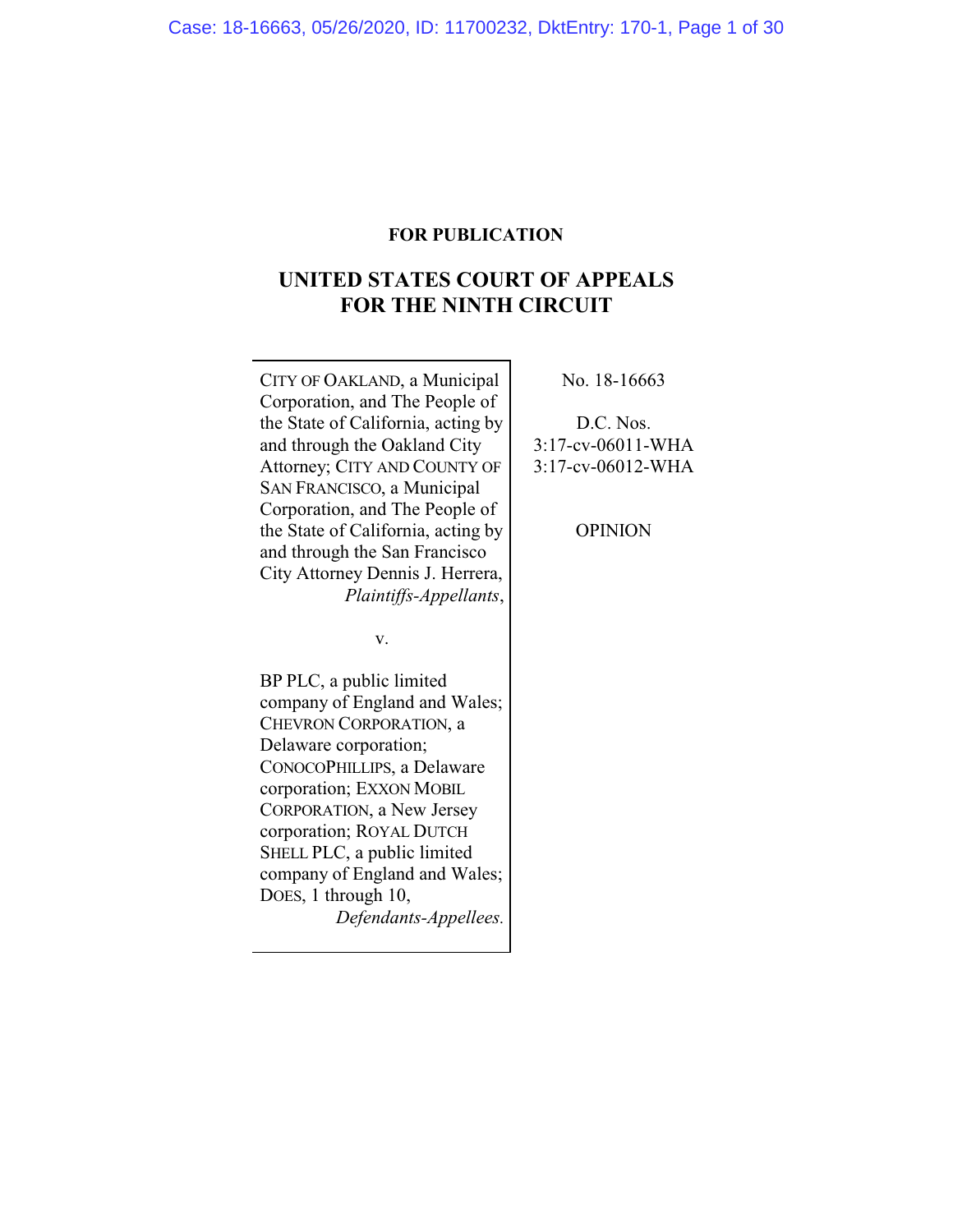Appeal from the United States District Court for the Northern District of California William Alsup, District Judge, Presiding

Argued and Submitted February 5, 2020 Pasadena, California

Filed May 26, 2020

Before: Sandra S. Ikuta, Morgan Christen, and Kenneth K. Lee, Circuit Judges.

Opinion by Judge Ikuta

## **SUMMARY\***

## **Removal/Subject-Matter Jurisdiction**

The panel vacated the district court's judgment and order denying defendants' motion to remand cases to the state court from which they had been removed on the ground that plaintiffs' claim arose under federal law, and remanded for the district court to consider whether there was an alternative basis for subject-matter jurisdiction.

The City of Oakland and the City and County of San Francisco filed complaints in California state court asserting a California public-nuisance claim against five energy companies arising from the role of fossil fuel products in

**<sup>\*</sup>** This summary constitutes no part of the opinion of the court. It has been prepared by court staff for the convenience of the reader.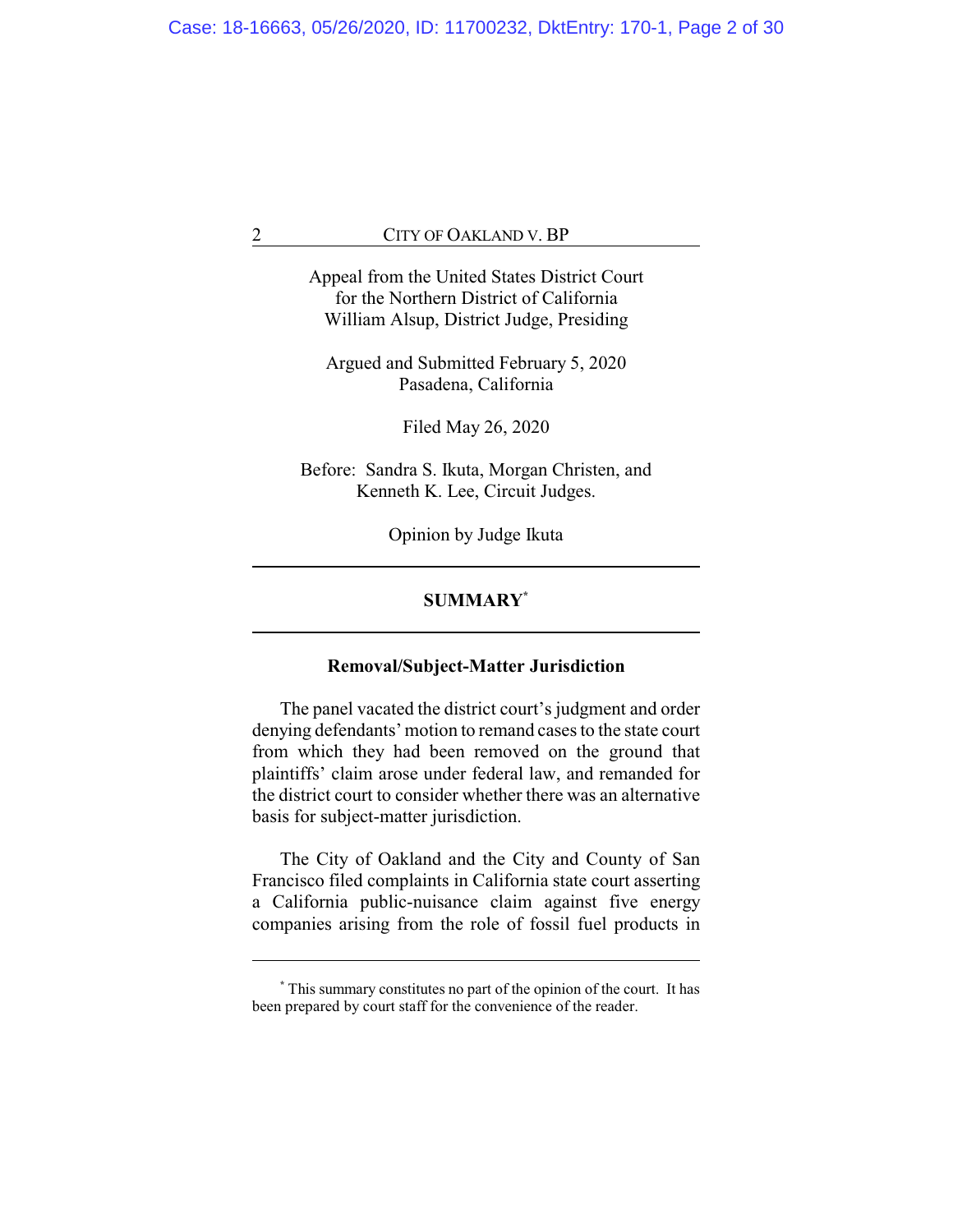global warming. The complaints sought an order of abatement requiring the energy companies to fund a climate change adaptation program for the cities. The energy companies removed the complaints to federal court, identifying seven grounds for subject-matter jurisdiction, including that the cities' public-nuisance claim was governed by federal common law. The district court denied the cities' motion to remand the cases to state court, holding that it had federal-question jurisdiction under 28 U.S.C. § 1331 because the cities' claim was "necessarily governed by federal common law." The cities amended their complaints to include a federal nuisance claim. The district court dismissed for failure to state a claim, and it dismissed four defendants for lack of personal jurisdiction.

Considering the pleadings filed at the time of removal, the panel held that the state-law public-nuisance claim did not arise under federal law for purposes of § 1331. The panel explained that there is an exception to the well-pleaded complaint rule for a claim that arises under federal law because federal law is a necessary element of the claim. This exception applies when a federal issue is necessarily raised, actually disputed, substantial, and capable of resolution in federal court without disrupting the federal-state balance approved by Congress. The panel concluded that this exception did not apply because the state-law claim for public nuisance failed to raise a substantial federal question. A second exception, referred to as the "artful-pleading doctrine," allows removal where federal law completely preempts a state-law claim. The panel concluded that this exception did not apply because the state-law claim was not completely preempted by the Clean Air Act.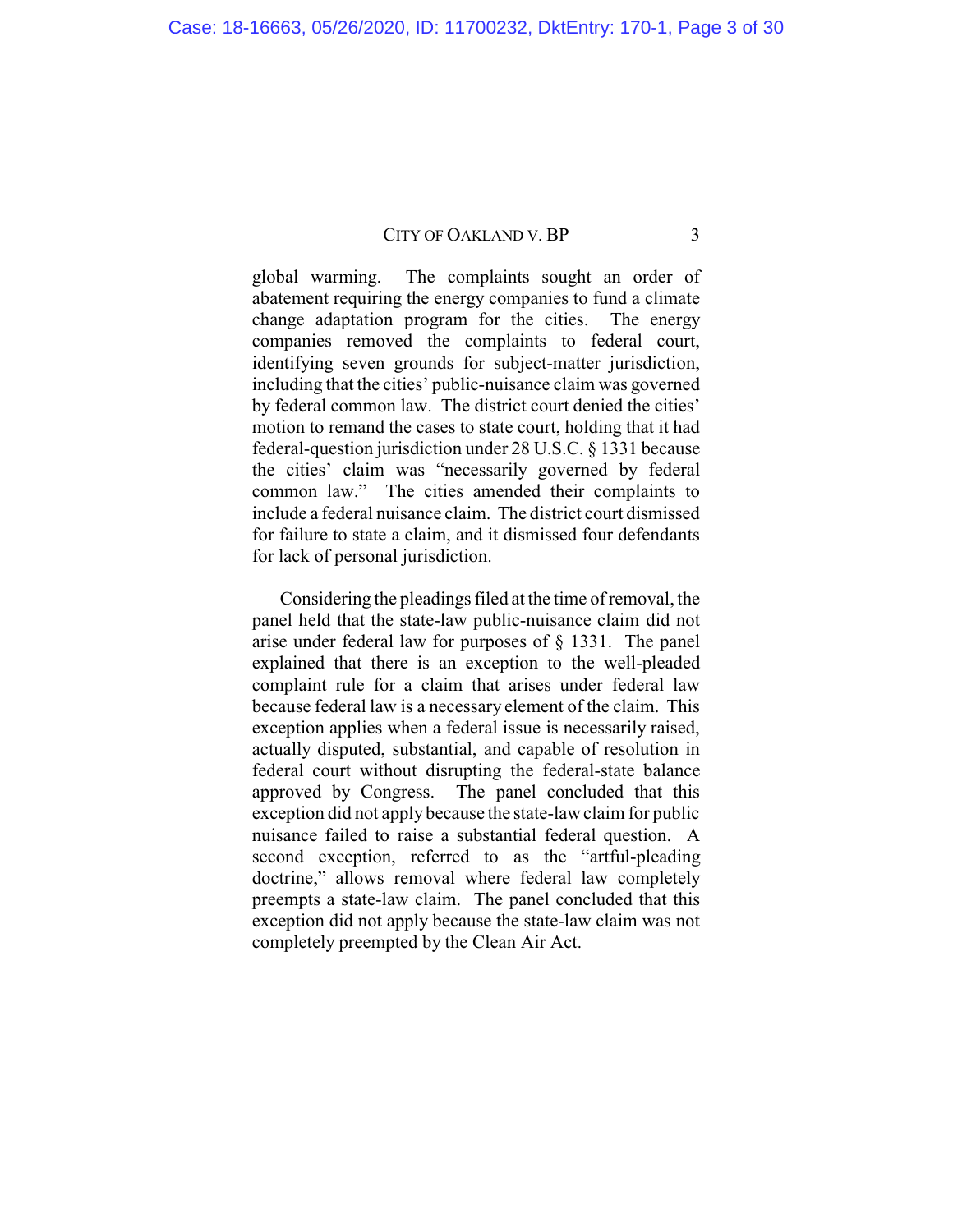The panel further held that the cities cured any subjectmatter jurisdiction defect by amending their complaints to assert a claim under federal common law. Thus, at the time the district court dismissed the cities' complaints, there was subject-matter jurisdiction. Nonetheless, the panel held that it could not affirm the district court's dismissals if there was not subject-matter jurisdiction at the time of removal. The panel concluded that the cities did not waive their argument in favor of remand by amending their complaints. The panel also rejected the energy companies' argument that any impropriety with respect to removal could be excused by considerations of finality, efficiency, and economy. The panel agreed with the Fifth Circuit that a dismissal for failure to state a claim, unlike a grant of summary judgment or judgment after trial, is generally insufficient to forestall an otherwise proper remand.

The panel remanded the cases to the district court to determine if there was an alternative basis for jurisdiction.

## **COUNSEL**

Michael Rubin (argued), Barbara J. Chisholm, Rebecca Moryl Lee, and Corinne F. Johnson, Altshuler Berzon LLP, San Francisco, California; Victor M. Sher and Matthew K. Edling, Sher Edling LLP, San Francisco, California; Barbara J. Parker, City Attorney; Maria Bee, Special Counsel; Erin Bernstein, Supervising Attorney; Malia McPherson, Deputy; Office of the City Attorney, Oakland, California; Dennis J. Herrera, City Attorney; Ronald P. Flynn, Chief Deputy; Yvonne R. Meré, Chief, Complex Litigation; Matthew D. Goldberg and Robb W. Kapla, Deputies; City Attorney's Office, San Francisco, California; for Plaintiffs-Appellants.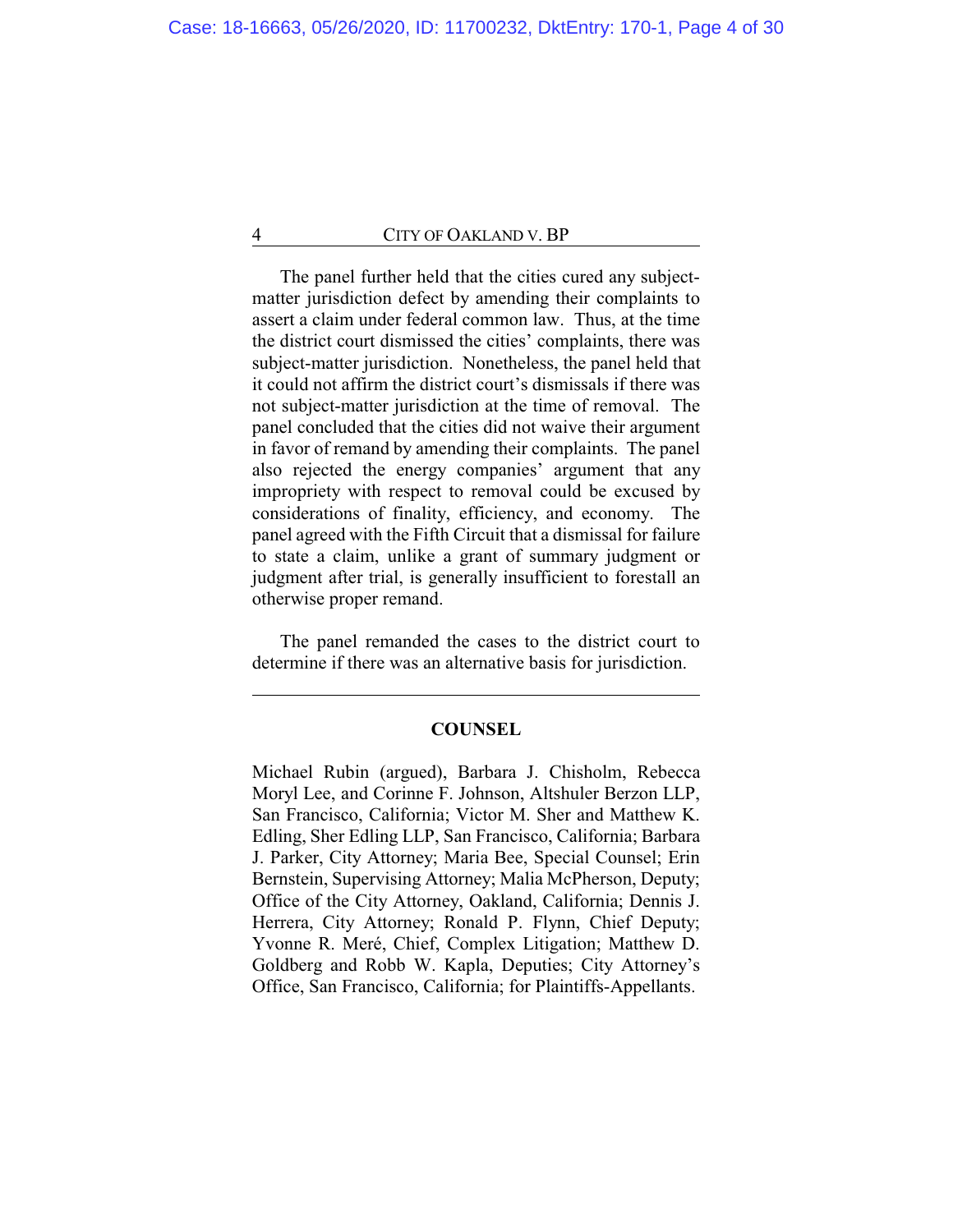Theodore J. Boutrous, Jr. (argued), Andrea E. Neuman, and William E. Thomson, Gibson Dunn & Crutcher LLP, Los Angeles, California; Joshua S. Lipshutz, Gibson Dunn & Crutcher LLP, San Francisco, California; Neal S. Manne, Johnny W. Carter, Erica Harris, and Steven Shepard, Susman Godfrey LLP, Houston, Texas; Herbert J. Stern and Joel M. Silverstein, Stern & Kilcullen LLC, Florham Park, New Jersey; for Defendant-Appellee Chevron Corporation.

Kannon K. Shanmugam (argued), Paul Weiss Rifkind Wharton & Garrison LLP, Washington, D.C.; Theodore V. Wells Jr., Daniel J. Toal, and Jaren Janghorbani, Paul Weiss Rifkind Wharton & Garrison LLP, New York, New York; Jonathan W. Hughes, Arnold & Porter Kaye Scholer LLP, San Francisco, California; Matthew T. Heartney and John D. Lombardo, Arnold & Porter Kaye Scholer LLP, Los Angeles, California; Jameson R. Jones and Sean C. Grimsley, Bartlit Beck Herman Palenchar & Scott LLP, Denver, Colorado; Tracie J. Renfroe and Carol M. Wood, King & Spalding LLP, Houston, Texas; M. Randall Oppenheimer and Dawn Sestito, O'Melveny & Myers LLP, Los Angeles, California; Daniel B. Levin, Munger Tolles & Olson LLP, Los Angeles, California; Jerome C. Roth and Elizabeth A. Kim, Munger Tolles & Olson LLP, San Francisco, California; David C. Frederick and Brendan J. Crimmins, Kellogg Hansen Todd Figel & Frederick P.L.L.C., Washington, D.C.; for Defendants-Appellees BP PLC, ConocoPhillips, Exxon Mobil Corporation, and Royal Dutch Shell PLC.

Jonathan Brightbill (argued) and Eric Grant, DeputyAssistant Attorneys General; R. Justin Smith and Christine W. Ennis, Trial Attorneys; Environment and Natural Resources Division, United States Department of Justice, Washington, D.C.; for Amicus Curiae United States.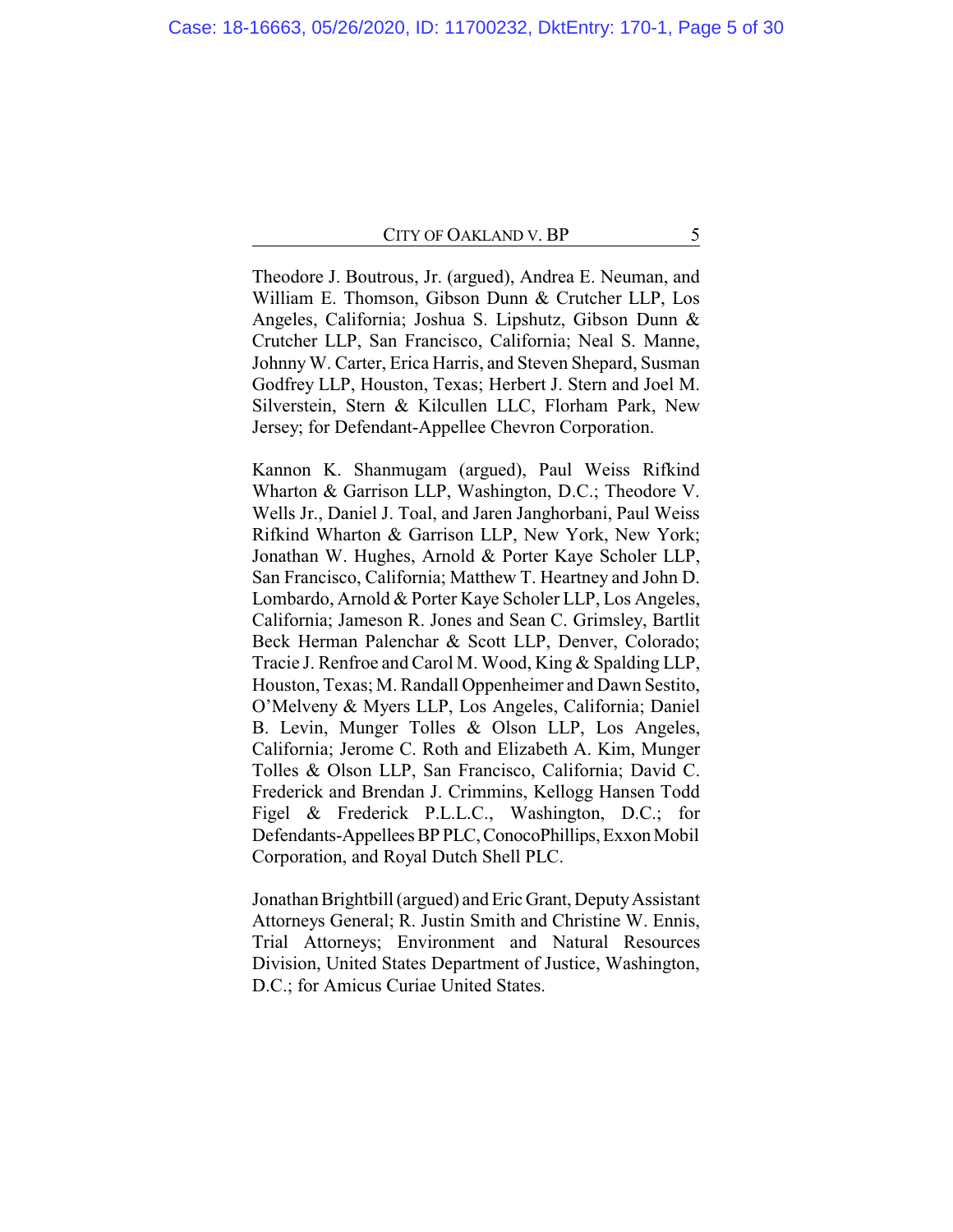Michael Burger, Morningside Heights Legal Services, Inc., New York, New York, for Amici Curiae National League of Cities, U.S. Conference of Mayors, and International Municipal Lawyers Association.

Michael R. Lozeau and Richard T. Drury, Lozeau DruryLLP, Oakland, California, for Amici Curiae Conflict of Laws and Foreign Relations Law Scholars.

Gerson H. Smoger, Smoger & Associates P.C., Dallas, Texas; Robert S. Peck, Center for Constitutional Litigation P.C., Washington, D.C.; for Amici Curiae Senators Sheldon Whitehouse, Dianne Feinstein, Richard Blumenthal, Mazie K. Hirono, Edward J. Markey, and Kamala D. Harris.

Seth Davis, Berkeley, California; Ruthanne M. Deutsch and Hyland Hunt, Deutsch Hunt PLLC, Washington, D.C.; for Amici Curiae Legal Scholars.

John W. Keker, Matthew Werdegar, and Dan Jackson, Keker Van Nest & Peters LLP, San Francisco, California; Harold Hongju Koh and Conor Dwyer Reynolds, Rule of Law Clinic, Yale Law School, New Haven, Connecticut; for Amici Curiae Former U.S. Government Officials.

James R. Williams, County Counsel; Greta S. Hansen, Chief Assistant County Counsel; Laura S. Trice, Lead Deputy County Counsel; Tony LoPresti, Deputy County Counsel; Office of County Counsel, County of Santa Clara, San José, California; for Amicus Curiae California State Association of Counties.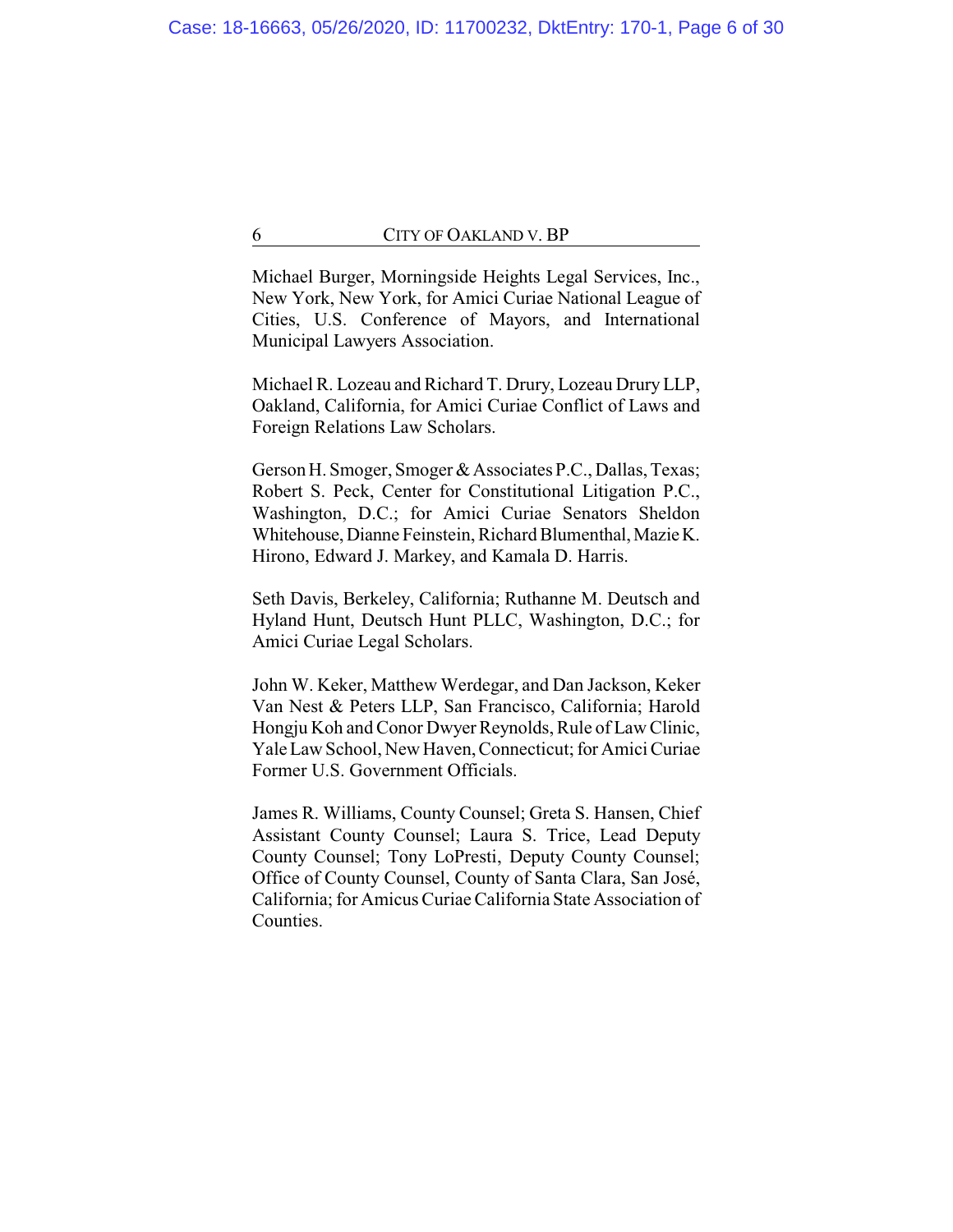Daniel P. Mensher and Alison S. Gaffney, Keller Rohrback L.L.P., Seattle, Washington, for Amici Curiae Robert Brulle, Center for Climate Integrity, Justin Farrell, Benjamin Franta, Stephan Lewandowsky, Naomi Oreskes, Geoffrey Supran, and Union of Concerned Scientists.

Kenneth L. Adams, Adams Holcomb LLP, Washington, D.C.; William A. Rossbach, Rossbach Law PC, Missoula, Montana; for Amici Curiae Mario J. Molina, Michael Oppenheimer, Bob Kopp, Friederike Otto, Susanne C. Moser, Donald J. Wuebbles, Gary Griggs, Peter C. Frumhoff, and Kristina Dahl.

Ian Fein, Natural Resources Defense Council, San Francisco, California; Peter Huffman, Natural Resources Defense Council, Washington, D.C.; for Amicus Curiae Natural Resources Defense Council.

Xavier Becerra, Attorney General; Sally Magnani, Senior Assistant Attorney General; David A. Zonana, Supervising Deputy Attorney General; Erin Ganahl and Heather Leslie, Deputy Attorneys General; Attorney General's Office, Sacramento, California; William Tong, Brian E. Frosh, Keith Ellison, Gurbir S. Grewal, Letitia James, Ellen F. Rosenblum; Peter F. Neronha, Thomas J. Donovan Jr., Robert W. Ferguson, and Karl A. Racine, Attorneys General; for Amici Curiae States of California, Connecticut, Maryland, Minnesota, New Jersey, New York, Oregon, Rhode Island, Vermont, and Washington, and the District of Columbia.

Steven P. Lehotsky, Michael B. Schon, and Jonathan D. Urick, U.S. Chamber Litigation Center, Washington, D.C.; Peter D. Keisler, C. Frederick Beckner III, Ryan C. Morris, and Tobias S. Loss-Eaton, Sidley Austin LLP, Washington,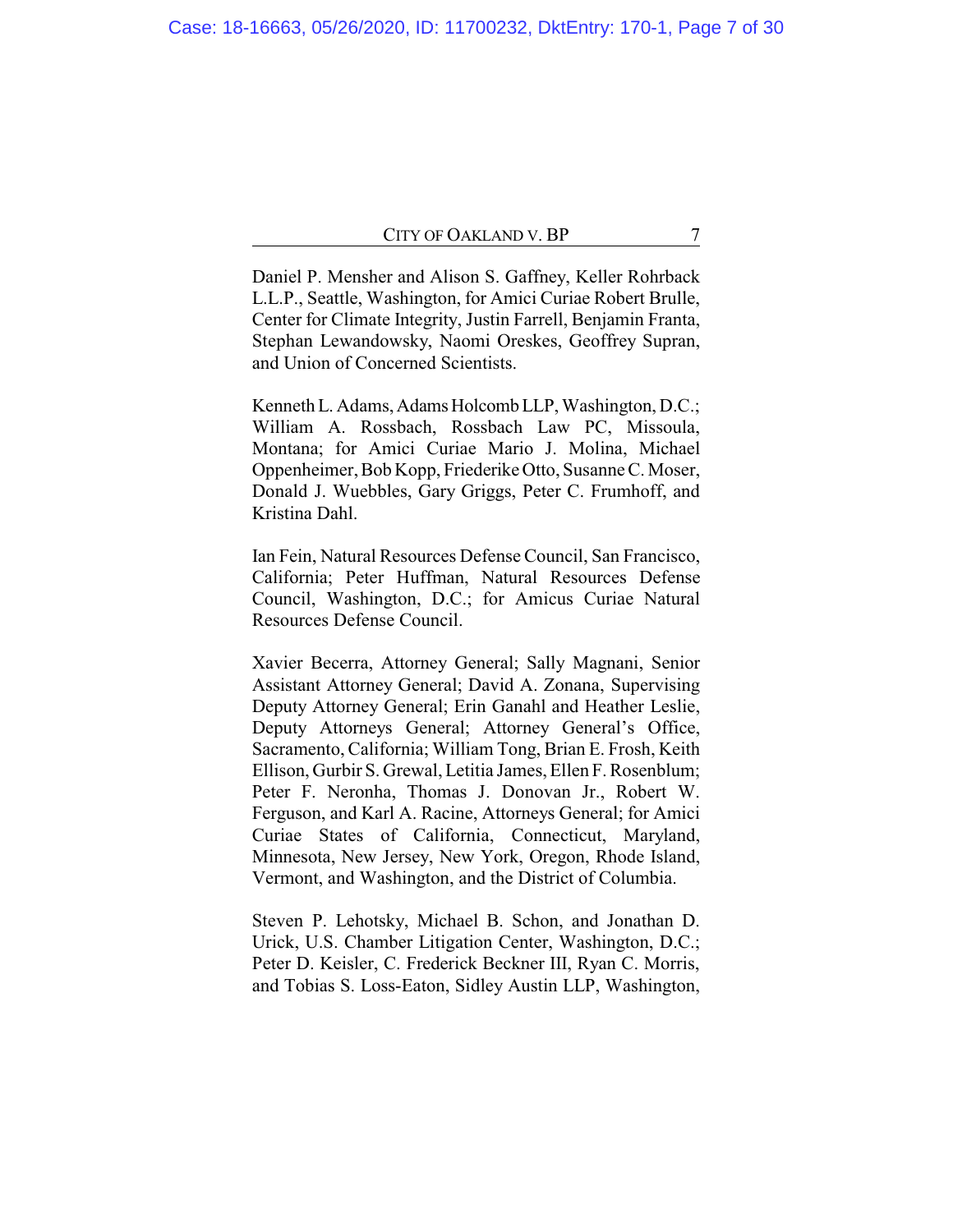D.C.; for Amicus Curiae Chamber of Commerce of the United States of America.

Corbin K. Barthold and Cory L. Andrews, Washington Legal Foundation, Washington, D.C., for Amicus Curiae Washington Legal Foundation.

Philip S. Goldberg and Christopher E. Appel, Shook Hardy & Bacon LLP, Washington, D.C.; Linda E. Kelly and Peter C. Tolsdorf, Manufacturers' Center for Legal Action, Washington, D.C.; for Amicus Curiae National Association of Manufacturers.

Curtis T. Hill, Jr., Attorney General; Thomas M. Fisher, Solicitor General; Kian J. Hudson, Deputy Solicitor General; Julia C. Payne and Robert Rowlett, Deputy Attorneys General; Office of the Attorney General, Indianapolis, Indiana; Steve Marshall, Kevin G. Clarkson, Leslie Rutledge, Christopher M. Carr, Derek Schmidt, Jeff Landry, Eric Schmitt, Tim Fox, Doug Peterson, Wayne Stenehjem, Dave Yost, Mike Hunter, Alan Wilson, Ken Paxton, Sean Reyes, Patrick Morrissey, and Bridget Hill, Attorneys General; for Amici Curiae States of Indiana, Alabama, Alaska, Arkansas, Georgia, Kansas, Louisiana, Missouri, Montana, Nebraska, North Dakota, Ohio, Oklahoma, SouthCarolina, Texas, Utah, West Virginia, and Wyoming.

Raymond A. Cardozo and David J. de Jesus, Reed Smith LLP, San Francisco, California; Richard A. Epstein, Chicago, Illinois; for Amici Curiae Professors Richard A. Epstein, Jason Scott Johnston, and Henry N. Butler.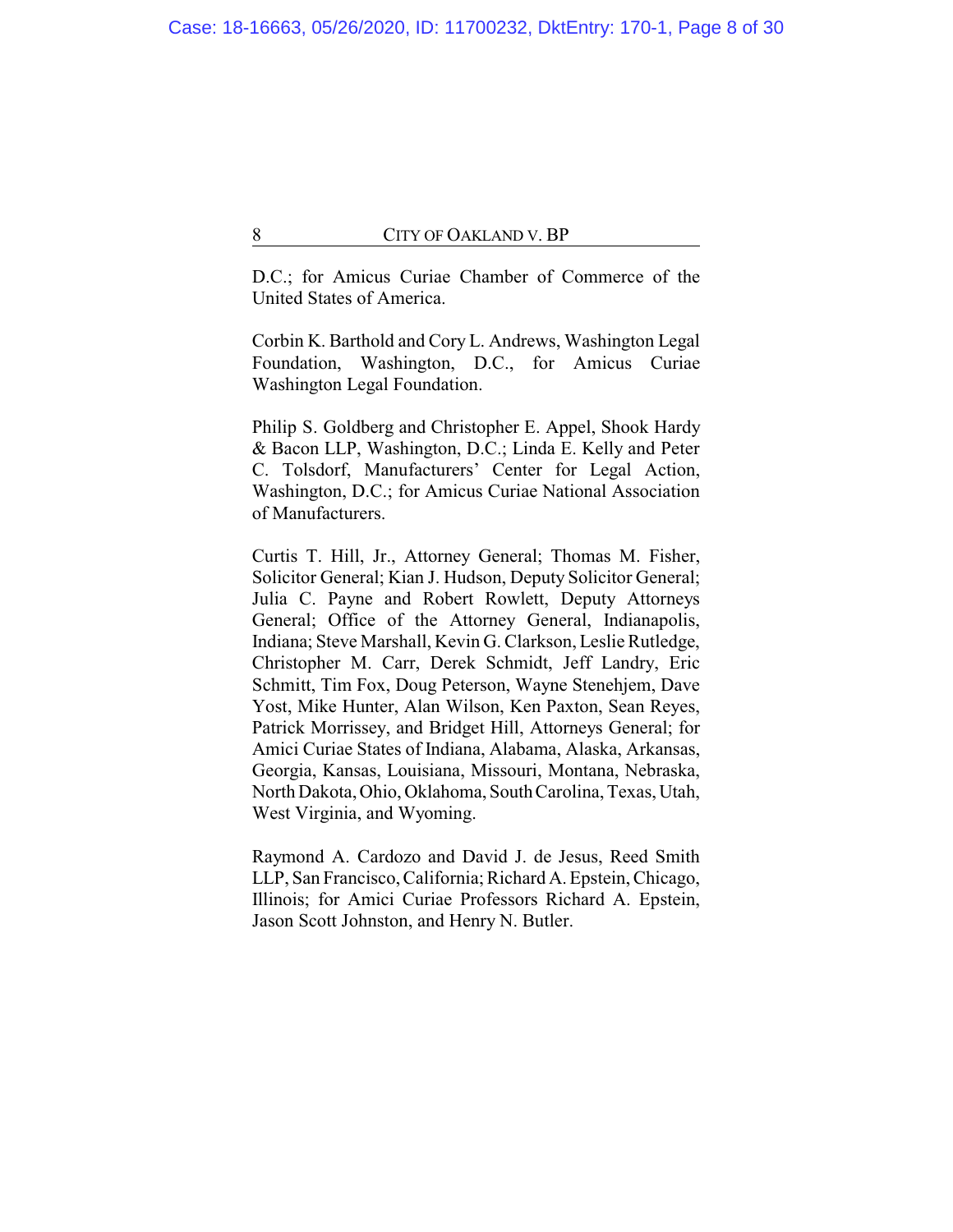### **OPINION**

## IKUTA, Circuit Judge:

Two California cities brought actions in state court alleging that the defendants' production and promotion of fossil fuels is a public nuisance under California law, and the defendants removed the complaints to federal court. We hold that the state-law claim for public nuisance does not arise under federal law for purposes of 28 U.S.C. § 1331, and we remand to the district court to consider whether there was an alternative basis for subject-matter jurisdiction.

I

In September 2017, the city attorneys for the City of Oakland and the City and County of San Francisco filed complaints in California state court asserting a California public-nuisance claim against five of the world's largest energy companies: BP p.l.c., Chevron Corporation, ConocoPhillips, Exxon Mobil Corporation, and Royal Dutch Shell plc.<sup>1</sup> The complaints claim that the defendants are liable for causing or contributing to a public nuisance under California law. *See* Cal. Civ. Code §§ 3479, 3480, 3491, 3494; Cal. Civ. Proc. Code § 731. We refer to the plaintiffs collectively as the "Cities" and to the defendants collectively as the "Energy Companies."

**<sup>1</sup>** Under California law, a city attorney may bring an action to abate a public nuisance "in the name of the people of the State of California," Cal. Civ. Proc. Code § 731, and so the complaints were brought in the name of the people of the State of California, acting by and through the city attorneys of Oakland and San Francisco.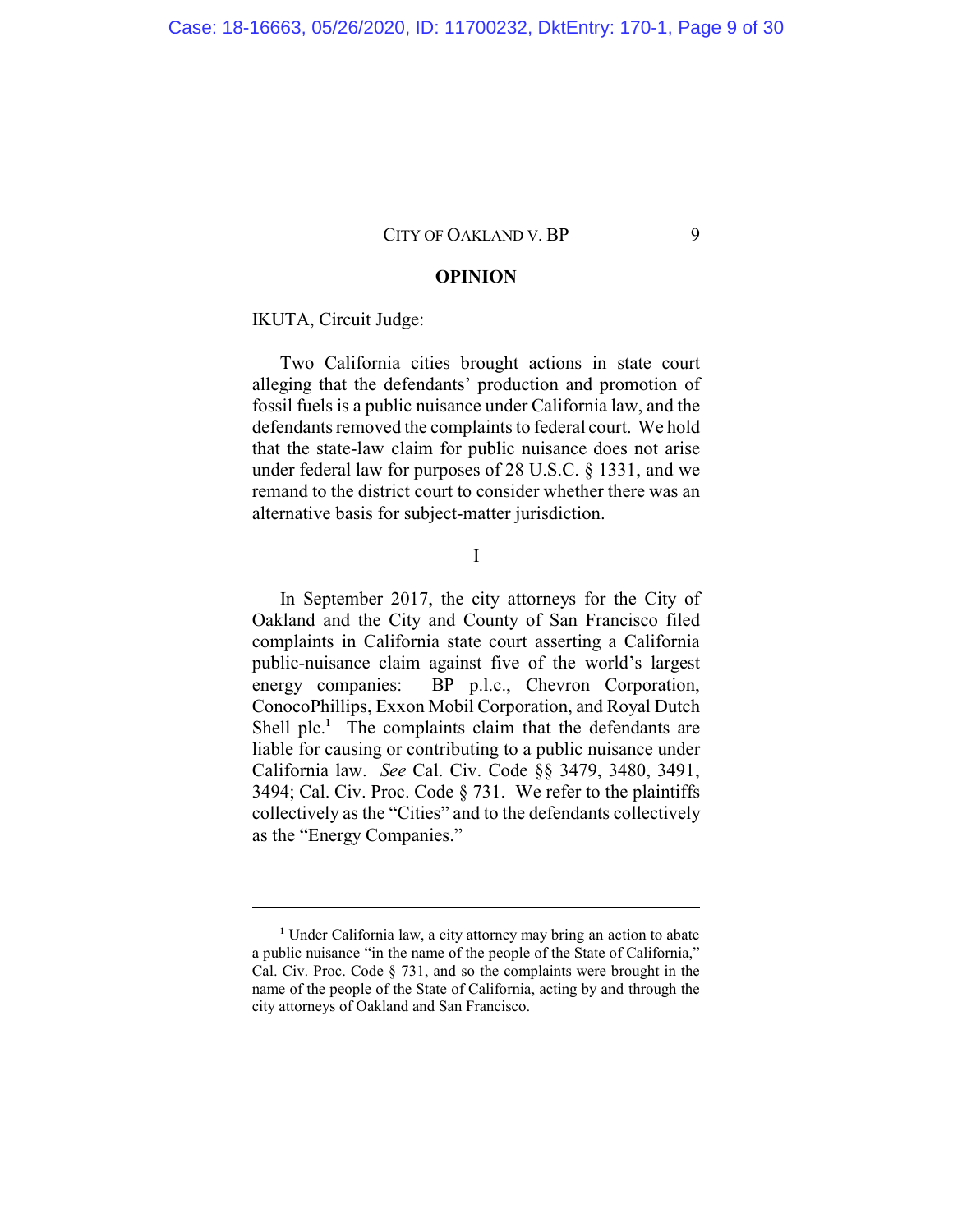According to the complaints, the Energy Companies' "production and promotion of massive quantities of fossil fuels" caused or contributed to "global warming-induced sea level rise," leading to coastal flooding of low-lying shorelines, increased shoreline erosion, salt-water impacts on the Cities' wastewater treatment systems, and interference with stormwater infrastructure, among other injuries. The complaints further allege that the Cities are incurring costs to abate these harms and expect the injuries will become more severe over the next 80 years. Accordingly, the Cities seek an order of abatement requiring the Energy Companies to fund a "climate change adaptation program" for Oakland and San Francisco "consisting of the building of sea walls, raising the elevation of low-lying property and buildings and building such other infrastructure as is necessary for [the Cities] to adapt to climate change."

In October 2017, the Energy Companies removed the Cities' complaints to federal court. The Energy Companies identified seven different grounds for subject-matter jurisdiction in their notices of removal, including that the Cities' public-nuisance claim was governed by federal common law because the claim implicates "uniquely federal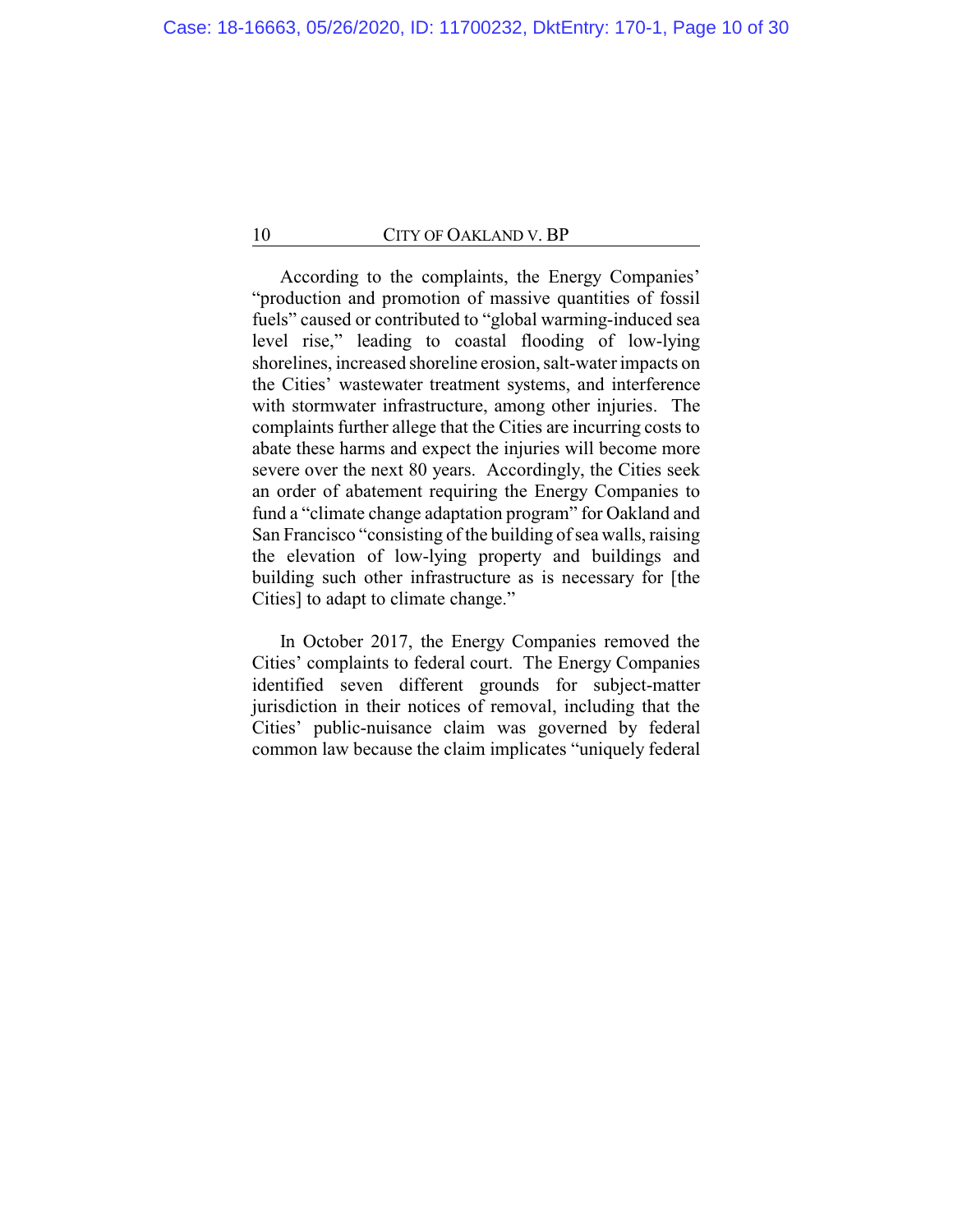interests."**<sup>2</sup>** After removal, the cases were assigned to the same district judge, Judge William H. Alsup.**<sup>3</sup>**

The Cities moved to remand the cases to state court on the ground that the district court lacked subject-matter jurisdiction. The district court denied the motion, concluding that it had federal-question jurisdiction under 28 U.S.C. § 1331 because the Cities' claim was "necessarily governed by federal common law." The district court reasoned that the Cities' public-nuisance claim raised issues relating to "interstate and international disputes implicating the conflicting rights of States or . . . relations with foreign nations" and that these issues had to be resolved pursuant to a uniform federal standard.

In response to the district court's ruling, the Cities amended their complaints to include a public-nuisance claim

**<sup>2</sup>** The notice of removal also asserted that the complaints are removable because the Cities' claim: (1) raises disputed and substantial federal issues, *see Grable & Sons Metal Prods., Inc v. Darue Eng'g & Mfg.*, 545 U.S. 308 (2005); (2) is "completely preempted" by federal law; (3) arises out of operations on the outer Continental Shelf, *see* 43 U.S.C. § 1349(b); (4) implicates actions that the Energy Companies took "pursuant to a federal officer's directions," *see* 28 U.S.C. § 1442(a)(1); (5) arose on "federal enclaves"; and (6) is related to bankruptcy cases, *see* 28 U.S.C. §§ 1334(b), 1452(a).

**<sup>3</sup>** Other cities and counties in California filed similar cases against the EnergyCompanies and a number of other energy companies. Those cases were filed in California state court and removed to federal court, where they were assigned to Judge Vince G. Chhabria. Judge Chhabria remanded those cases to state court based on a lack of subject-matter jurisdiction. *See Cty. of San Mateo v. Chevron Corp.*, 294 F. Supp. 3d 934, 939 (N.D. Cal. 2018). We resolve the appeal from that remand order in a concurrently filed opinion. *See Cty. of San Mateo v. Chevron Corp.*, — F.3d — (9th Cir. 2020).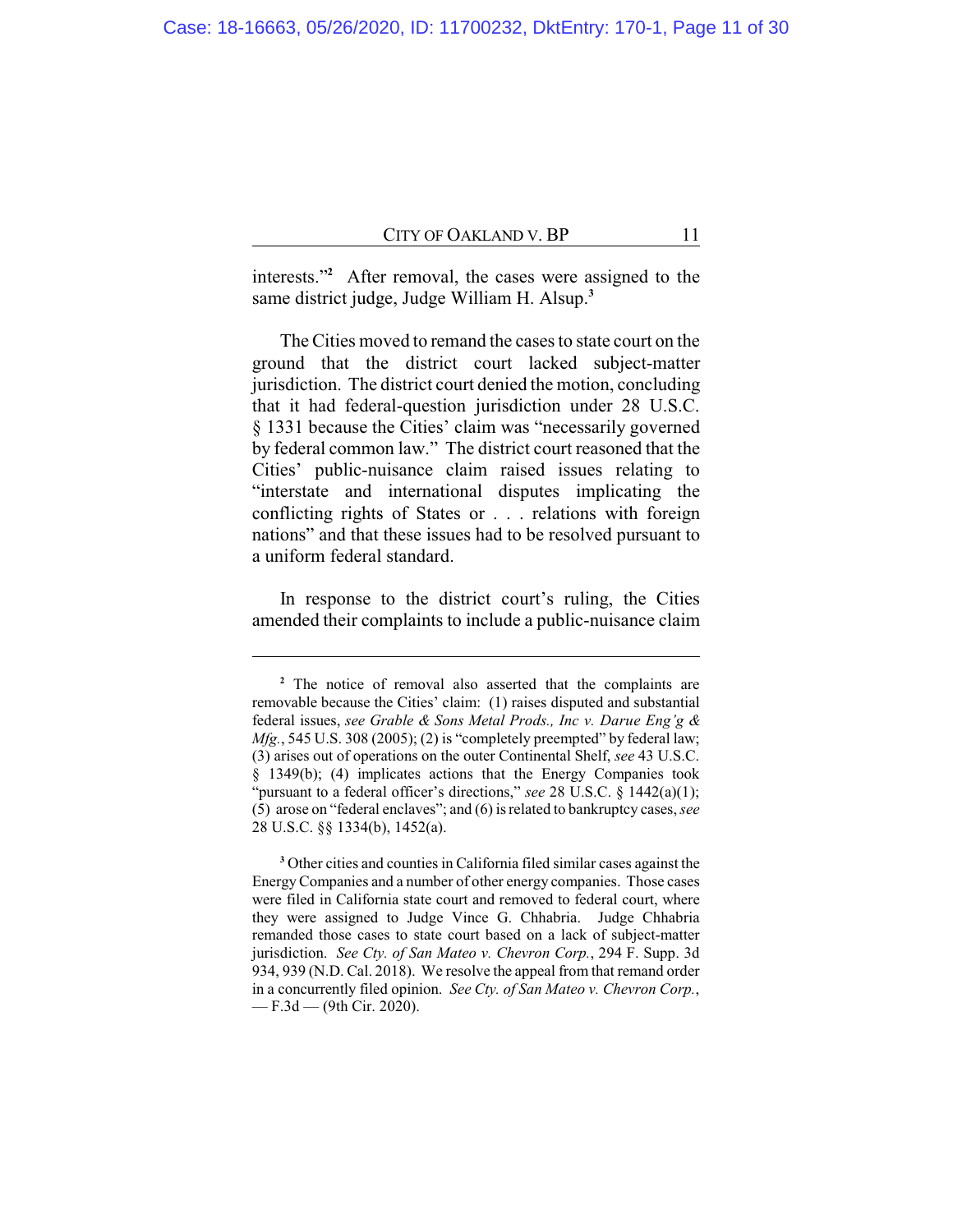under federal common law.**<sup>4</sup>** The amended complaints stated that the federal claim was added "to conform to the [district court's] ruling" and that the Cities "reserve[d] all rights with respect to whether jurisdiction [is] proper in federal court." The Energy Companies moved to dismiss the amended complaints.

In June 2018, the district court held that the amended complaints failed "to state a claim upon which relief can be granted." Fed. R. Civ. P. 12(b)(6). The district court first determined that it would be inappropriate to extend federal common law to provide relief because "federal courts should exercise great caution before fashioning federal common law in areas touching on foreign affairs," and the Cities' claims "implicate[d] the interests of countless governments, both foreign and domestic." The district court then dismissed the state-law claim on the ground that it "must stand or fall under federal common law." The district court therefore dismissed the amended complaints for failure to state a claim. On the same day, the district court requested a joint statement from the parties regarding whether it was necessary to reach the pending motions to dismiss for lack of personal jurisdiction. *See* Fed. R. Civ. P. 12(b)(2). After BP, ConocoPhillips, Exxon, and Shell requested a ruling on the issue, the district court ruled that it lacked personal jurisdiction over those defendants and dismissed them. The district court then entered judgments in favor of the Energy Companies and against the Cities.

**<sup>4</sup>** The Cities added the City of Oakland and the City and County of San Francisco as plaintiffs because federal law, unlike California law, does not allow a city attorney to bring a public-nuisance action in federal court in the name of the people of the State of California.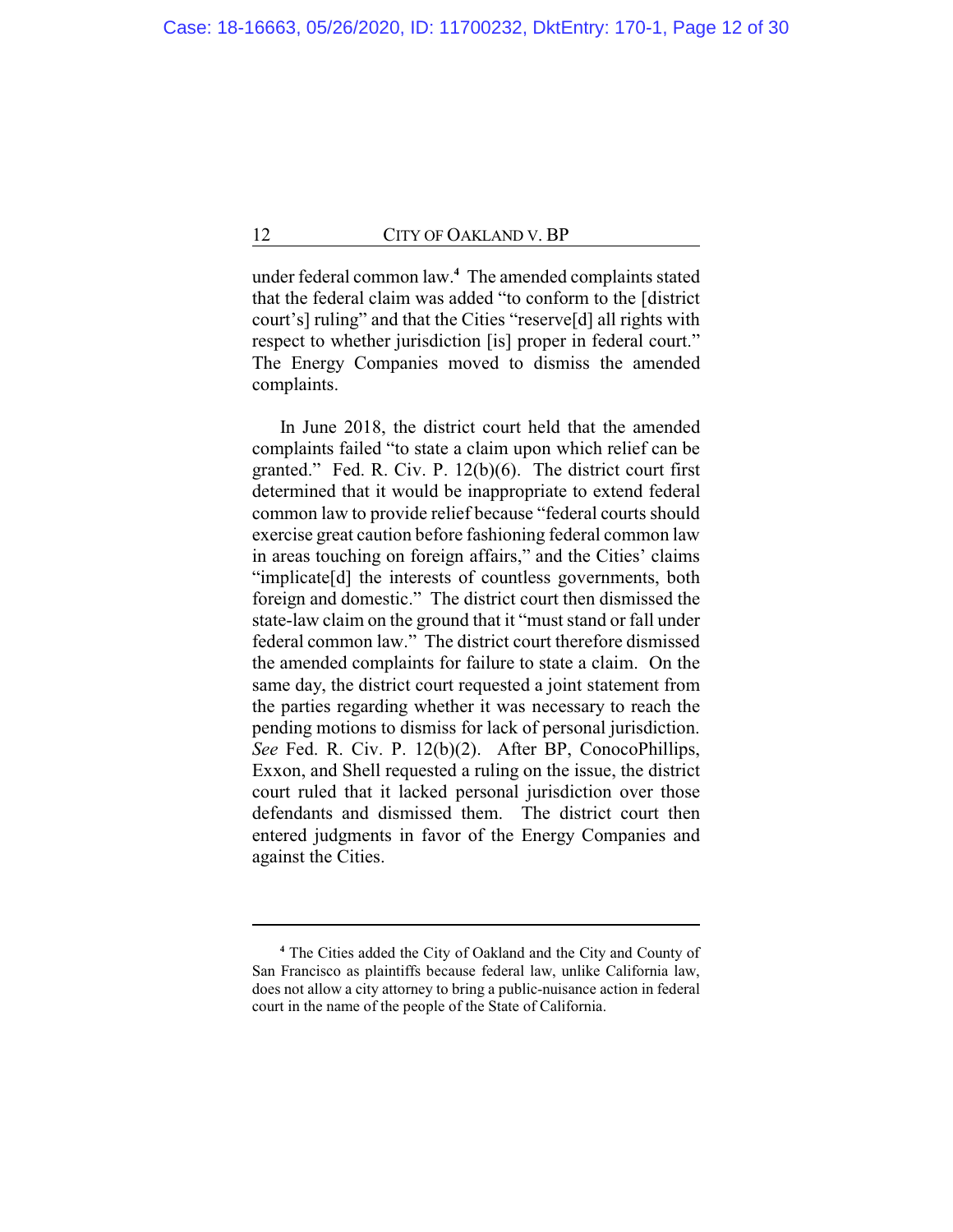The Cities appeal the denial of their motions to remand, the dismissal of their complaints for failure to state a claim, and the district court's personal-jurisdiction ruling. We have jurisdiction under 28 U.S.C. § 1291. We review questions of statutory construction and subject-matter jurisdiction de novo. *Ritchey v. Upjohn Drug Co.*, 139 F.3d 1313, 1315 (9th Cir. 1998). "[S]tatutes extending federal jurisdiction . . . are narrowly construed so as not to reach beyond the limits intended by Congress." *Phillips v. Osborne*, 403 F.2d 826, 828 (9th Cir. 1968).

## II

We first consider the Cities' argument that the district court erred in determining that it had federal-question jurisdiction under 28 U.S.C. § 1331. In undertaking this analysis, we consider only "the pleadings filed at the time of removal without reference to subsequent amendments." *Provincial Gov't of Marinduque v. Placer Dome, Inc.*, 582 F.3d 1083, 1085 n.1 (9th Cir. 2009) (citation omitted).

## A

Federal-question jurisdiction stems from a congressional enactment, 28 U.S.C. § 1331, which provides that "[t]he district courts shall have original jurisdiction of all civil actions arising under the Constitution, laws, or treaties of the United States." The scope of this statutory grant of jurisdiction is a matter of congressional intent, and the Supreme Court has determined that Congress conferred "a more limited power" than the full scope of judicial power accorded in the Constitution. *Merrell Dow Pharm. Inc. v.*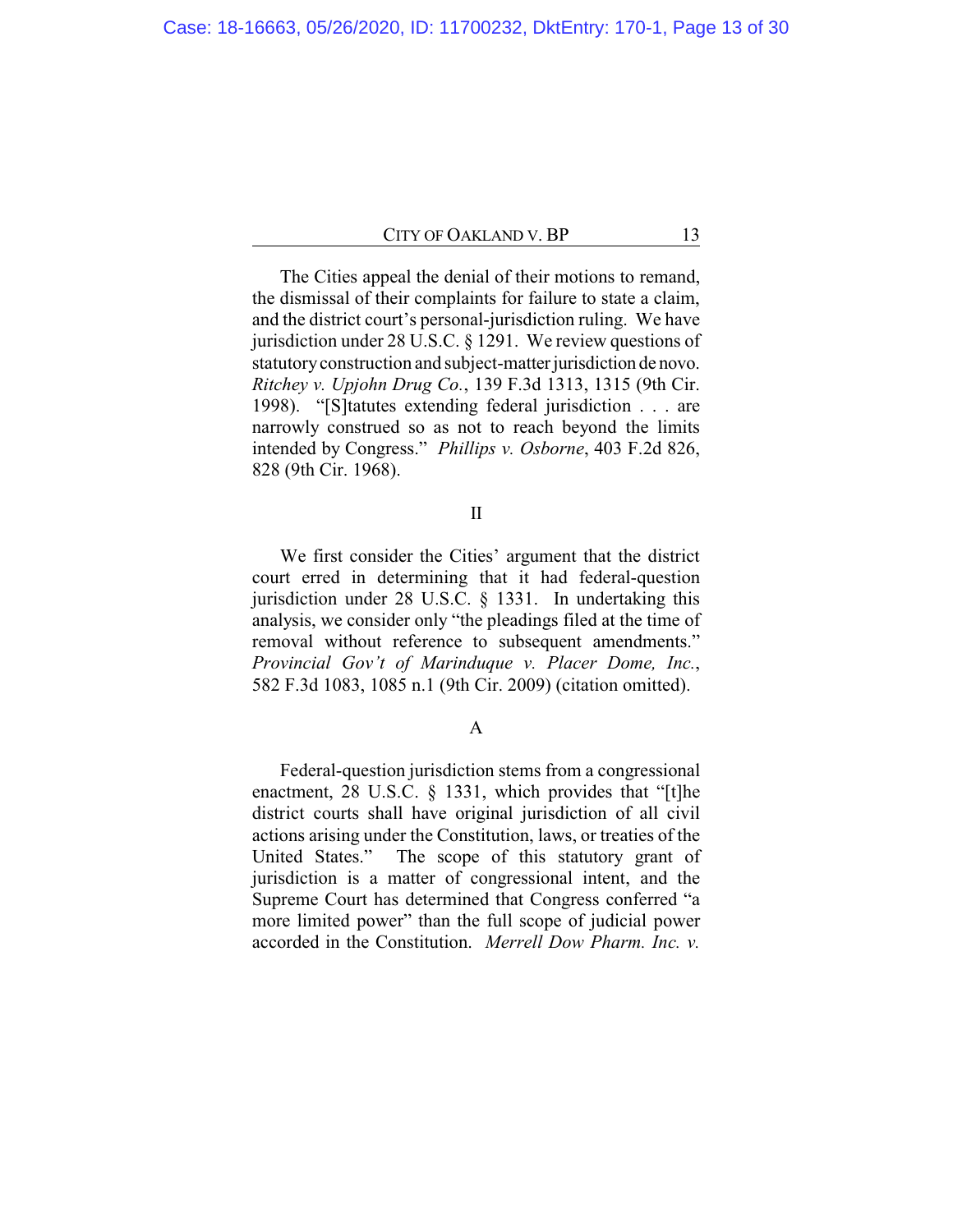*Thompson*, 478 U.S. 804, 807 (1986).**<sup>5</sup>** The general rule, referred to as the "well-pleaded complaint rule," is that a civil action arises under federal law for purposes of § 1331 when a federal question appears on the face of the complaint. *Caterpillar Inc. v. Williams*, 482 U.S. 386, 392 (1987). Because federal jurisdiction "depends solely on the plaintiff's claims for relief and not on anticipated defenses to those claims," *ARCO Envtl. Remediation, L.L.C. v. Dep't of Health & Envtl. Quality of Mont.*, 213 F.3d 1108, 1113 (9th Cir. 2000), "a case may *not* be removed to federal court on the basis of a federal defense, including the defense of preemption, even if the defense is anticipated in the plaintiff's complaint, and even if both parties concede that the federal defense is the only question truly at issue," *Caterpillar*, 482 U.S. at 393. Therefore, as the "master of the claim," the plaintiff can generally"avoid federal jurisdiction byexclusive reliance on state law." *Id.* at 392.

There are a few exceptions to the well-pleaded-complaint rule, however.

1

First, in a line of cases, beginning with *Northern Pacific Railway Co. v. Soderberg*, 188 U.S. 526 (1903), and extending most recently to *Grable & Sons Metal Products,*

**<sup>5</sup>** Article III of the Constitution provides that "[t]he judicial Power shall extend to all Cases, in Law and Equity, arising under this Constitution, the Laws of the United States, and Treaties made, or which shall be made, under their Authority." U.S. Const. art. III, § 2. "[T]he constitutional meaning of 'arising under' may extend to all cases in which a federal question is 'an ingredient' of the action." *Merrell Dow Pharm.*, 478 U.S. at 807 (quoting *Osborn v. Bank of U.S.*, 22 U.S. (9 Wheat.) 738, 823 (1824)).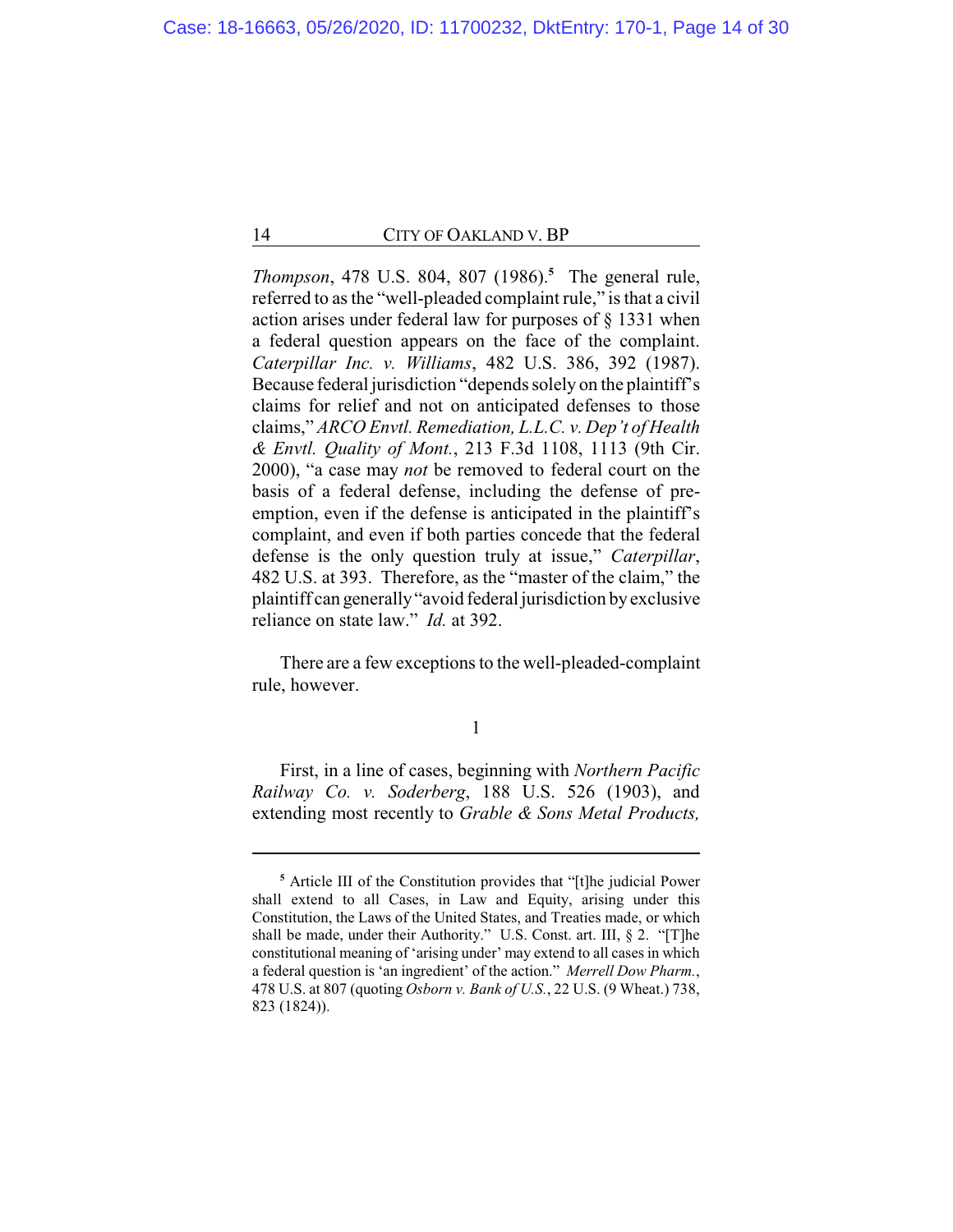*Inc. v. Darue Engineering & Manufacturing*, 545 U.S. 308 (2005), the Supreme Court has recognized a "special and small category" of state-law claims that arise under federal law for purposes of § 1331 "because federal law is 'a necessary element of the . . . claim for relief.'" *Empire Healthchoice Assur., Inc. v. McVeigh*, 547 U.S. 677, 699 (2006) (citation omitted). Only a few cases have fallen into this "slim category," *id.* at 701, including: (1) a series of quiet-title actions from the early 1900s that involved disputes as to the interpretation and application of federal law, *see Hopkins v. Walker*, 244 U.S. 486, 489 (1917) (federal jurisdiction was proper because "it [was] plain" that the case involved "a controversyrespecting the construction and effect of" federal mining laws); *Wilson Cypress Co. v. Pozo*, 236 U.S. 635, 642–43 (1915) (federal jurisdiction was proper because the plaintiffs relied "upon [a] treaty with Spain and laws of the United States . . . to defeat [the] defendant's claim of title"); *Soderberg*, 188 U.S. at 528 (federal jurisdiction was proper because the plaintiff's claim"depend[ed] upon the proper construction of an act of Congress"); (2) a shareholder action seeking to enjoin a Missouri corporation from investing in federal bonds on the ground that the federal act pursuant to which the bonds were issued was unconstitutional, *see Smith v. Kan. City Title & Tr. Co.*, 255 U.S. 180, 201 (1921); and (3) a state-quiet title action claiming that property had been unlawfully seized by the Internal Revenue Service (IRS) because the notice of the seizure did not comply with the Internal Revenue Code, *see Grable*, 545 U.S. at 311. In other cases where parties have sought to invoke federal jurisdiction for state-law claims, the Court has concluded that jurisdiction was lacking, even when the claims were premised on violations of federal law, *see Merrell Dow Pharm.*, 478 U.S. at 805–07; *Moore v. Chesapeake & Ohio Ry. Co.*, 291 U.S. 205, 210 (1934),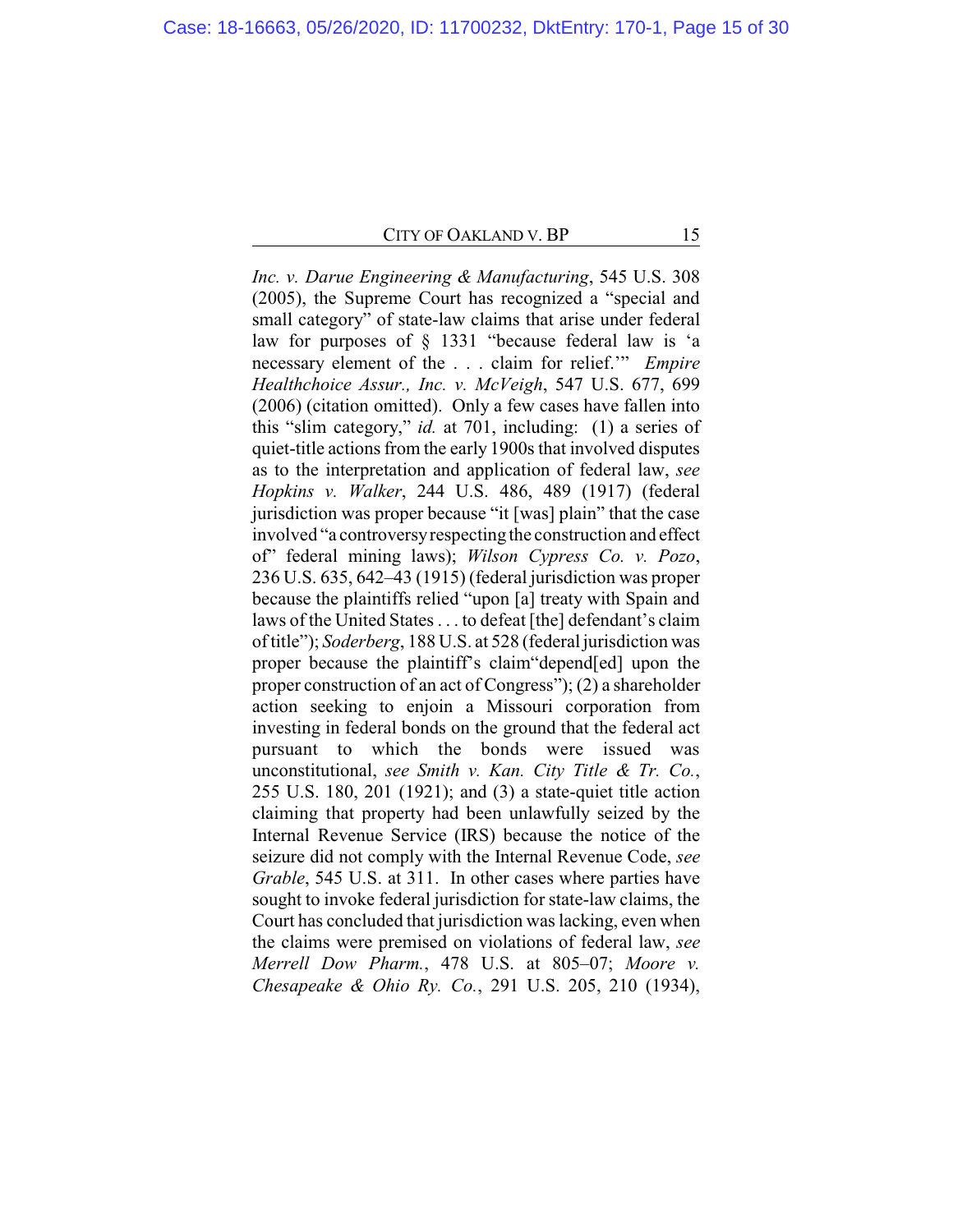required remedies "contemplated by a federal statute," *Empire Healthchoice*, 547 U.S. at 690, or required the interpretation and application of a federal statute in a hypothetical case underlying a legal malpractice claim, *see Gunn v. Minton*, 568 U.S. 251, 259 (2013).

The Court has articulated a test for deciding when this exception to the well-pleaded-complaint rule applies. As explained in *Grable* and later in *Gunn*, federal jurisdiction over a state-law claim will lie if a federal issue is "(1) necessarily raised, (2) actually disputed, (3) substantial, and (4) capable of resolution in federal court without disrupting the federal-state balance approved by Congress." *Gunn*, 568 U.S. at 258 (citing *Grable*, 545 U.S. at 314). All four requirements must be met for federal jurisdiction to be proper. *Id.*

The Court has often focused on the third requirement, the question whether a case "turn[s] on substantial questions of federal law." *Grable*, 545 U.S. at 312. This inquiry focuses on the importance of a federal issue "to the federal system as a whole." *Gunn*, 568 U.S. at 260. An issue has such importance when it raises substantial questions as to the interpretation or validity of a federal statute, *see Smith*, 255 U.S. at 201; *Hopkins*, 244 U.S. at 489–90, or when it challenges the functioning of a federal agency or program, *see Grable*, 545 U.S. at 315 (holding there was federal jurisdiction to address an action challenging the IRS's ability to satisfy tax delinquencies by seizing and disposing of property); *cf. Bennett v. Sw. Airlines Co.*, 484 F.3d 907, 911 (7th Cir. 2007) (holding that federal jurisdiction was lacking because, among other reasons, the plaintiffs did not "challenge the validity of any federal agency's or employee's action"). Moreover, an issue may qualify as substantial when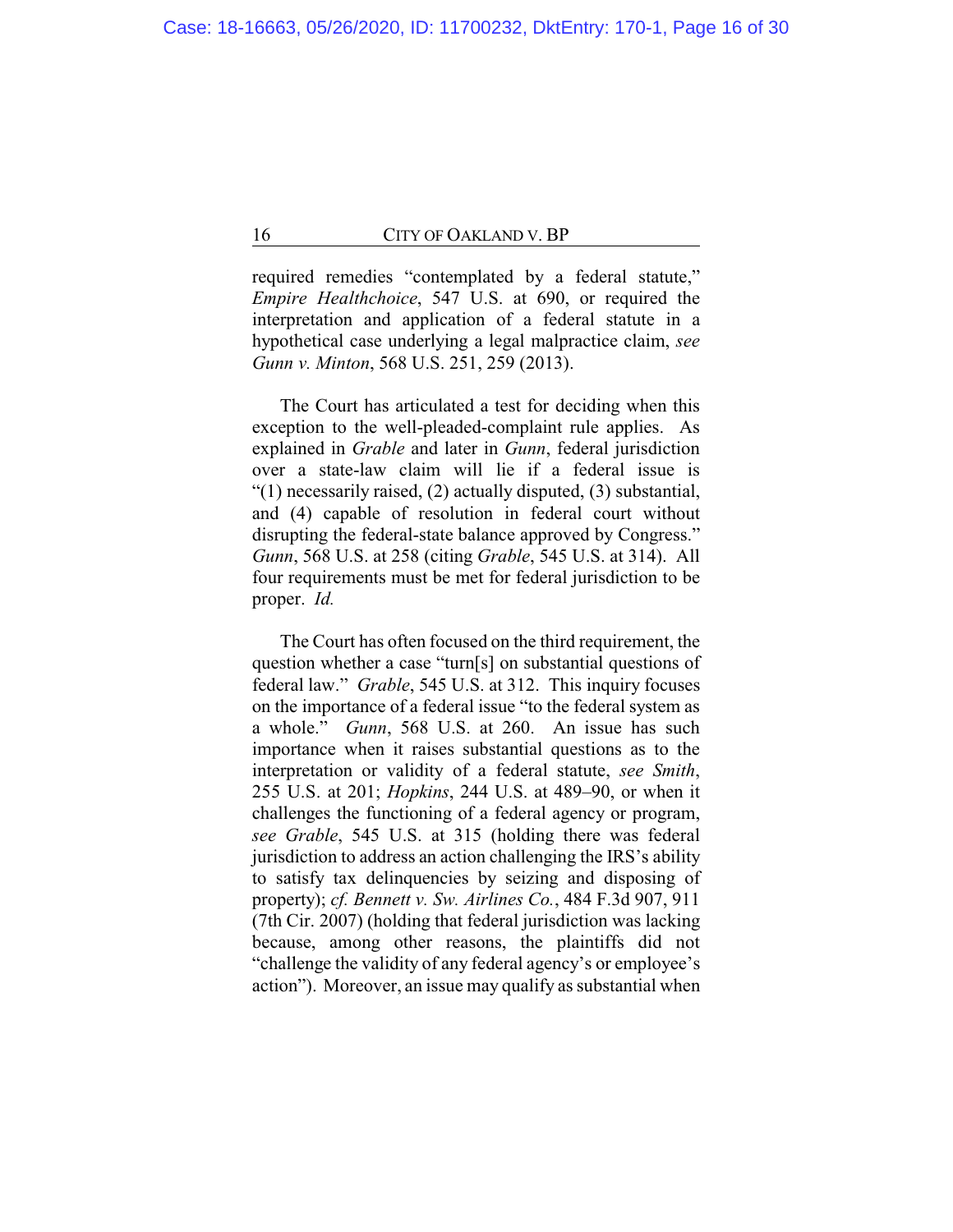it is a "pure issue of law," *Empire Healthchoice*, 547 U.S. at 700 (citation omitted), that directly draws into question "the constitutional validity of an act of Congress," *Smith*, 255 U.S. at 201, or challenges the actions of a federal agency, *see Grable*, 545 U.S. at 310, and a ruling on the issue is "both dispositive of the case and would be controlling in numerous other cases," *Empire Healthchoice*, 547 U.S. at 700 (citing *Grable*, 545 U.S. at 313). By contrast, a federal issue is not substantial if it is "fact-bound and situation-specific," *see id.* at 701, or raises only a hypothetical question unlikely to affect interpretations of federal law in the future, *see Gunn*, 568 U.S. at 261. A federal issue is not substantial merely because of its novelty, *see id.* at 262, or because it will further a uniform interpretation of a federal statute, *see Merrell Dow Pharm.*, 478 U.S. at 815–16.

2

A second exception to the well-pleaded-complaint rule is referred to as the "artful-pleading doctrine." This doctrine "allows removal where federal law completely preempts a plaintiff's state-law claim," *Rivet v. Regions Bank of La.*, 522 U.S. 470, 475 (1998), meaning that "the pre-emptive force of the statute is so 'extraordinary' that it 'converts an ordinary state common-law complaint into one stating a federal claim for purposes of the well-pleaded complaint rule,'" *Caterpillar*, 482 U.S. at 393 (quoting *Metro. Life Ins. Co. v. Taylor*, 481 U.S. 58, 65 (1987)). To have this effect, a federal statute must "provide[] the exclusive cause of action for the claim asserted and also set forth procedures and remedies governing that cause of action." *Beneficial Nat'l Bank v. Anderson*, 539 U.S. 1, 8 (2003).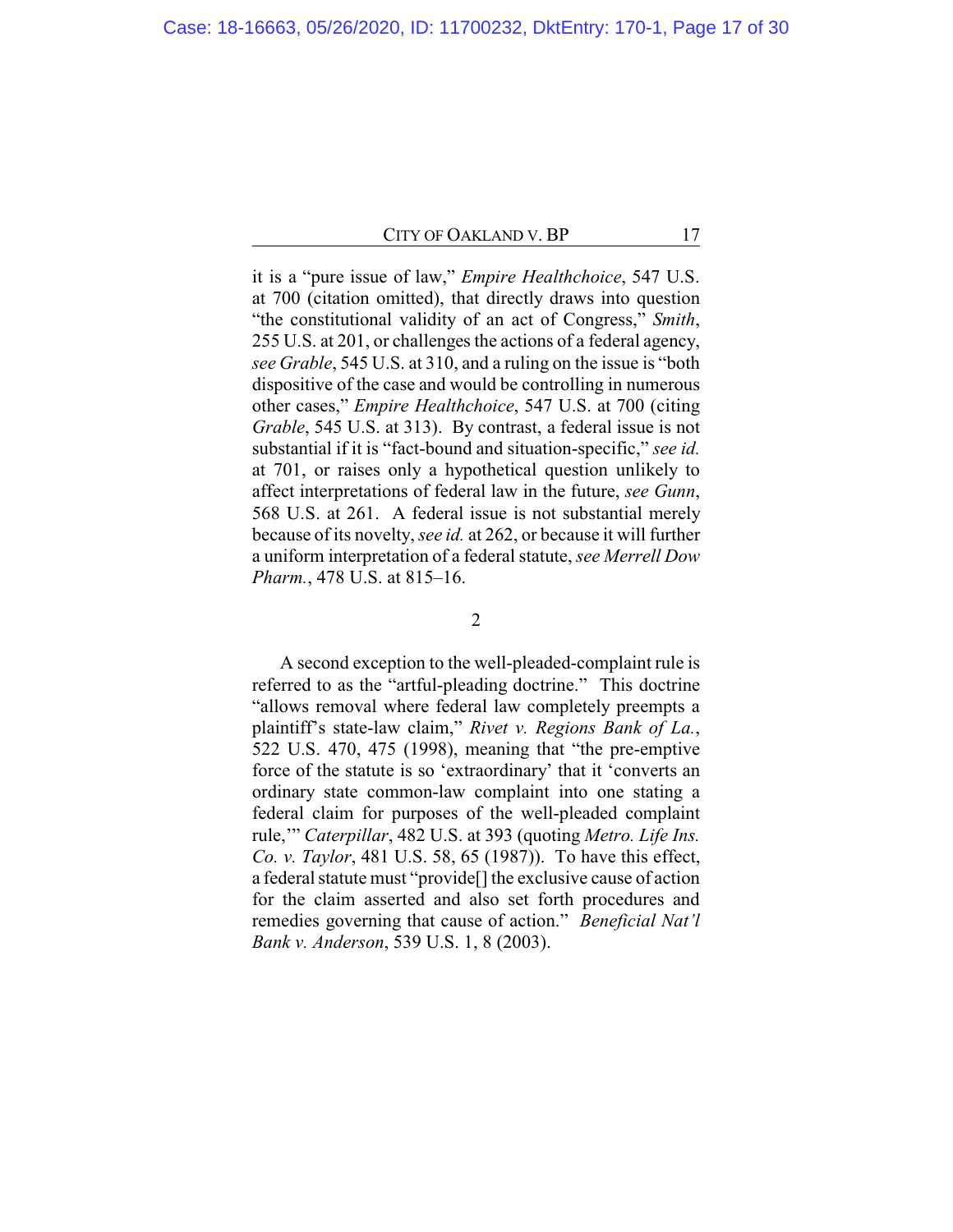The Supreme Court has identified only three statutes that meet this criteria: (1) § 301 of the Labor Management Relations Act (the LMRA), 29 U.S.C. § 185, which "displace[s] entirely any state cause of action 'for violation of contracts between an employer and a labor organization,'" *Franchise Tax Bd. of Cal. v. Constr. Laborers Vacation Tr. for S. Cal.*, 463 U.S. 1, 23 (1983) (citation omitted); (2) § 502(a) of the Employee Retirement Income SecurityAct of 1974 (ERISA), 29 U.S.C. § 1132(a), which preempts statelaw claims asserting improper processing of a claim for benefits under an employee-benefit plan regulation by ERISA, *Metro. Life Ins.*, 481 U.S. at 65–66; and (3) §§ 85 and 86 of the National Bank Act, 12 U.S.C. §§ 85, 86, which provide the "exclusive cause of action for usury claims against national banks," *Beneficial Nat'l Bank*, 539 U.S. at 9. In light of these cases, we have held that complete preemption for purposes of federal jurisdiction under § 1331 exists when Congress: (1) intended to displace a state-law cause of action, and (2) provided a substitute cause of action. *Hansen v. Grp. Health Coop.*, 902 F.3d 1051, 1057 (9th Cir. 2018) (citing *Beneficial Nat'l Bank*, 539 U.S. at 8); *accord Hunter v. United Van Lines*, 746 F.2d 635, 642–43 (9th Cir. 1984).

B

We now consider whether the district court erred in concluding it had jurisdiction over the Cities' complaints under § 1331. At the time of removal, each complaint asserted only a single cause of action for public nuisance under California law. Under thewell-pleaded-complaint rule, the district court lacked federal-question jurisdiction unless one of the two exceptions to the well-pleaded-complaint rule applies.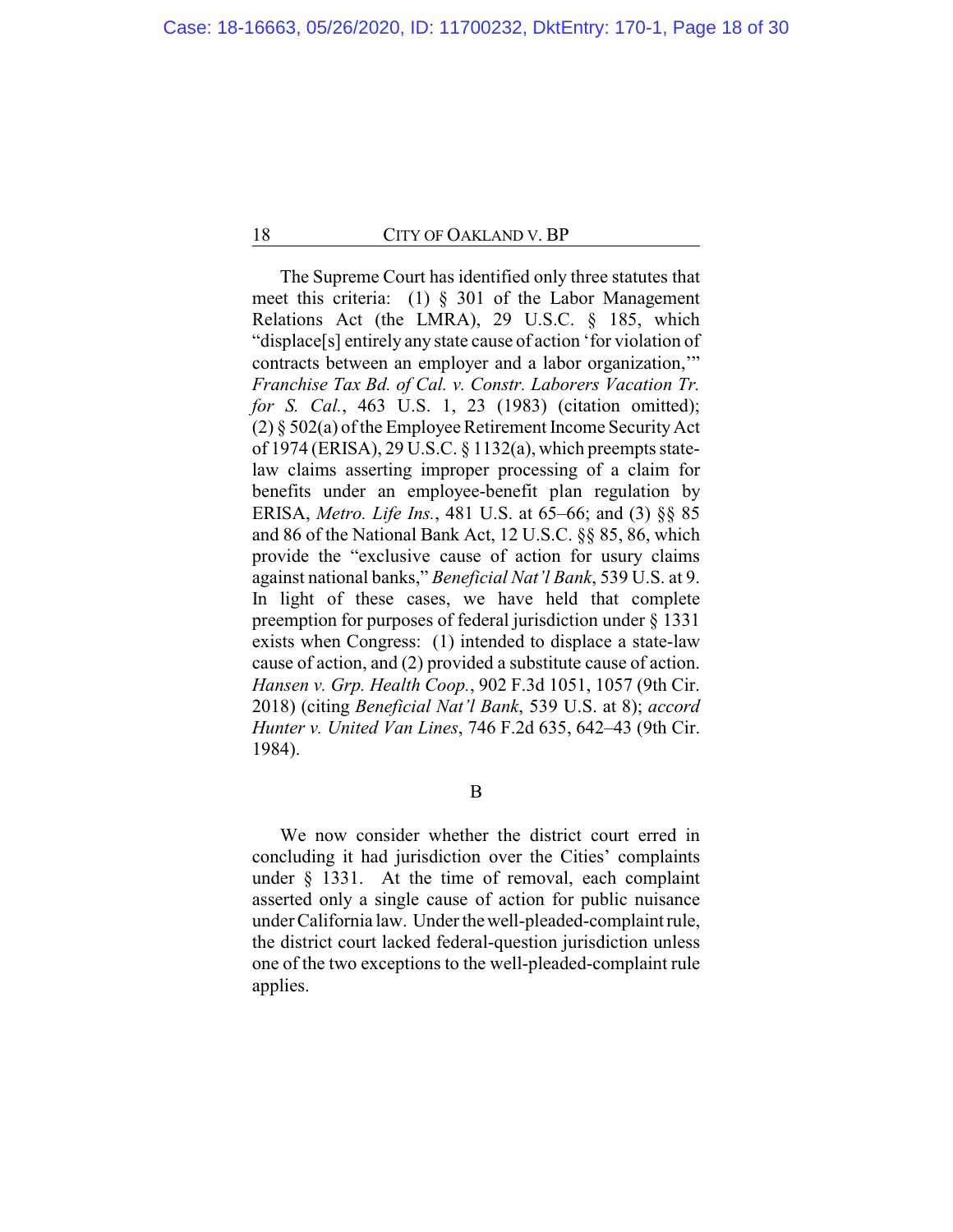## 1

We first consider whether the Cities' state-law claim for public nuisance falls within the "special and small category" of state-law claims that arise under federal law. *Empire Healthchoice*, 547 U.S. at 699. The gist of the Cities' claim is that the Energy Companies' production and promotion of fossil fuels has resulted in rising sea levels, causing harm to the Cities. Under the Court's test, we must determine whether, by virtue of this claim, a federal issue is "(1) necessarily raised, (2) actually disputed, (3) substantial, and (4) capable of resolution in federal court without disrupting the federal-state balance approved by Congress." *Gunn*, 568 U.S. at 258 (citing *Grable*, 545 U.S. at 314).

Even assuming that the Cities' allegations could give rise to a cognizable claim for public nuisance under federal common law, *cf. Am. Elec. Power Co. v. Connecticut ("AEP")*, 564 U.S. 410, 423 (2011), the district court did not have jurisdiction under § 1331 because the state-law claim for public nuisance fails to raise a substantial federal question. Adjudicating the claim does not require resolution of a substantial question of federal law: the claim neither requires an interpretation of a federal statute, *cf. Grable*, 545 U.S. at 310; *Hopkins*, 244 U.S. at 489, nor challenges a federal statute's constitutionality, *cf. Smith*, 255 U.S. at 199*.* The Energy Companies also do not identify a legal issue necessarily raised by the claim that, if decided, will "be controlling in numerous other cases." *Empire Healthchoice*, 547 U.S. at 700 (citing *Grable*, 545 U.S. at 313). Indeed, it is not clear that the claim requires an interpretation or application of federal law at all, because the Supreme Court has not yet determined that there is a federal common law of public nuisance relating to interstate pollution, *see AEP*,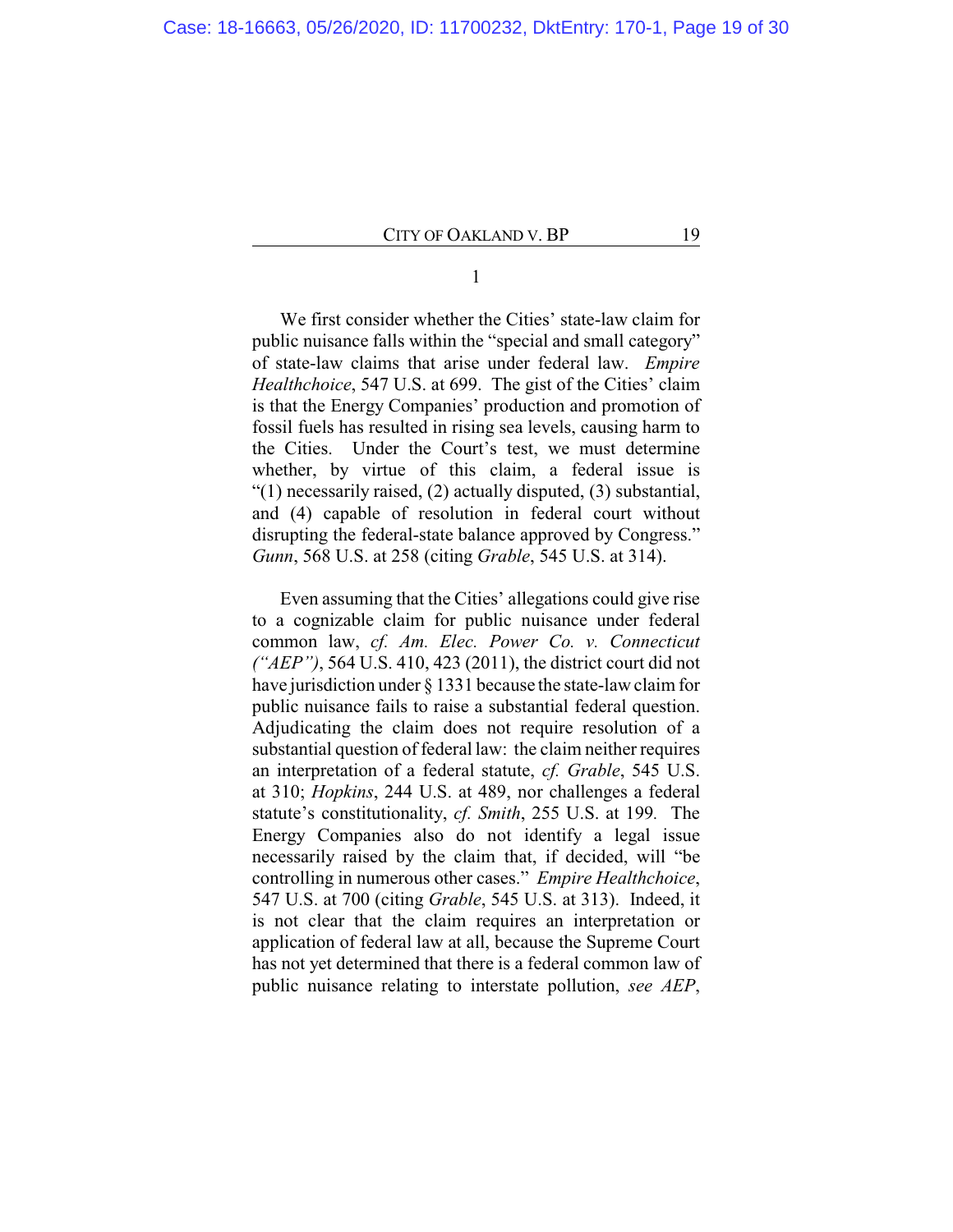564 U.S. at 423, and we have held that federal publicnuisance claims aimed at imposing liability on energy producers for "acting in concert to create, contribute to, and maintain global warming" and "conspiring to mislead the public about the science of global warming," *Native Vill. of Kivalina v. ExxonMobil Corp.*, 696 F.3d 849, 854 (9th Cir. 2012), are displaced by the Clean Air Act, *id.* at 858.

Rather than identify a legal issue, the Energy Companies suggest that the Cities' state-law claim implicates a variety of "federal interests," including energy policy, national security, and foreign policy. **<sup>6</sup>** The question whether the Energy Companies can be held liable for public nuisance based on production and promotion of the use of fossil fuels and be required to spend billions of dollars on abatement is no doubt an important policy question, but it does not raise a substantial question of federal law for the purpose of determining whether there is jurisdiction under § 1331. *Cf. Empire Healthchoice*, 547 U.S. at 701 (holding that the federal government's "overwhelming interest in attracting able workers to the federal workforce" and "in the health and welfare of the federal workers upon whom it relies to carry out its functions" was insufficient to transform a "state-courtinitiated tort litigation" into a "federal case"). Finally, evaluation of the Cities' claim that the Energy Companies' activities amount to a public nuisance would require factual determinations, and a state-law claim that is "fact-bound and situation-specific" is not the type of claim for which federalquestion jurisdiction lies. *Id.*; *see also Bennett*, 484 F.3d at 910 (holding that federal jurisdiction was lacking when the

**<sup>6</sup>** We do not address whether such interests may give rise to an affirmative federal defense because such a defense is not grounds for federal jurisdiction. *See, e.g.*, *Caterpillar*, 482 U.S. at 393.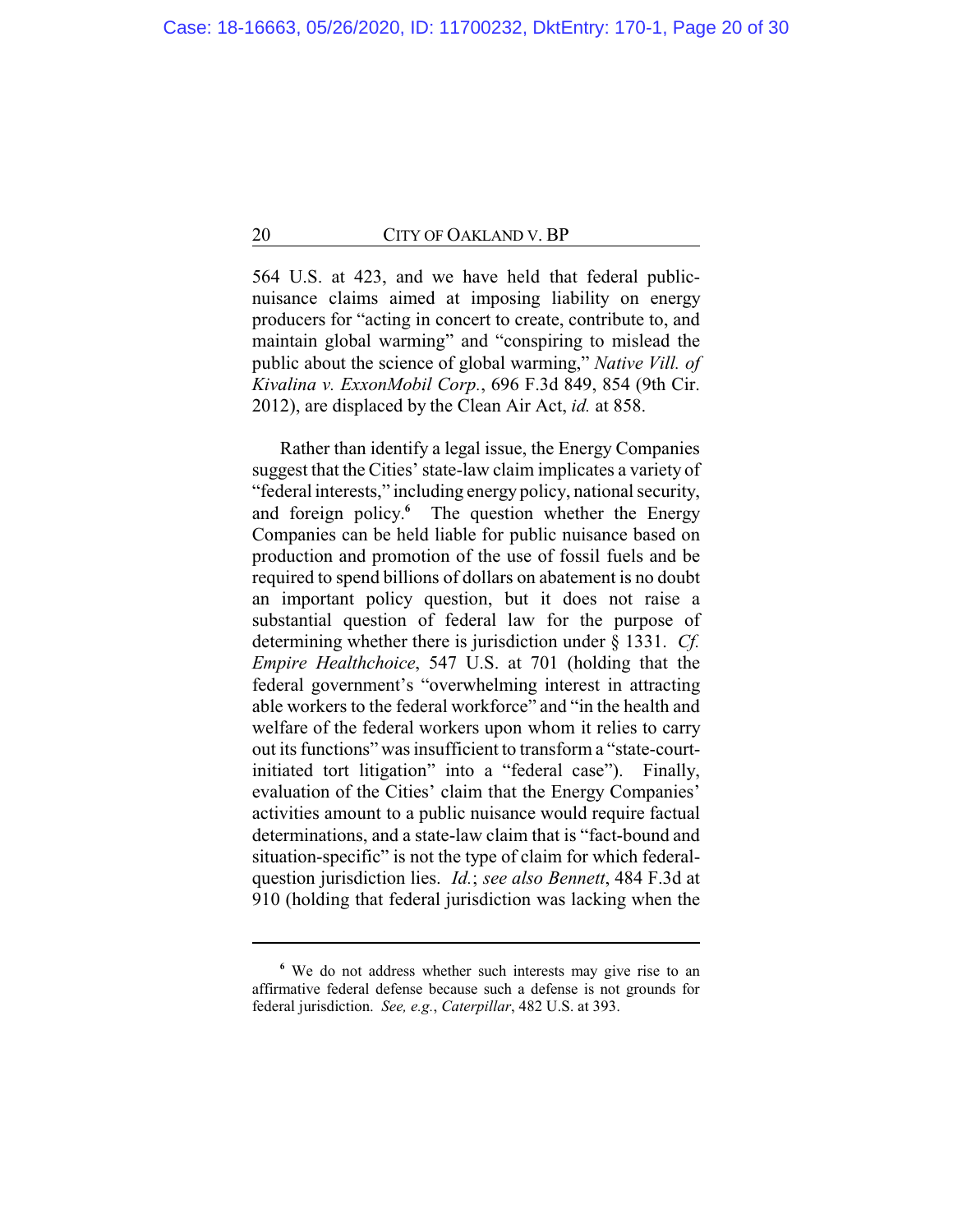case required "a fact-specific application of rules that come from both federal and state law rather than a context-free inquiry into the meaning of a federal law").

Given that the Cities' state-law claim does not raise a substantial federal issue, the claim does not fit within the "slim category *Grable* exemplifies," *Empire Healthchoice*, 547 U.S. at 701, and we need not consider the remaining requirements articulated in *Grable*.

2

The Energy Companies also argue that the Cities' statelaw claim for public nuisance arises under federal law because it is completely preempted by the Clean Air Act. This argument also fails.

The Clean Air Act is not one of the three statutes that the Supreme Court has determined has extraordinary preemptive force. *See Ansley v. Ameriquest Mortg. Co.*, 340 F.3d 858, 862 (9th Cir. 2003). Rather, the Supreme Court has left open the question whether the Clean Air Act preempts a state-law nuisance claim under ordinary preemption principles. *AEP*, 564 U.S. at 429 ("In light of our holding that the Clean Air Act displaces federal common law, the availability *vel non* of a state [nuisance] lawsuit depends, *inter alia*, on the preemptive effect of the federal Act."). Nor does the Clean Air Act meet either of the two requirements for complete preemption. *See, e.g.*, *Hansen*, 902 F.3d at 1057.

First, the statutory language does not indicate that Congress intended to preempt "every state law cause of action within the scope" of the Clean Air Act. *In re NOS Commc'ns, MDL No. 1357*, 495 F.3d 1052, 1058 (9th Cir.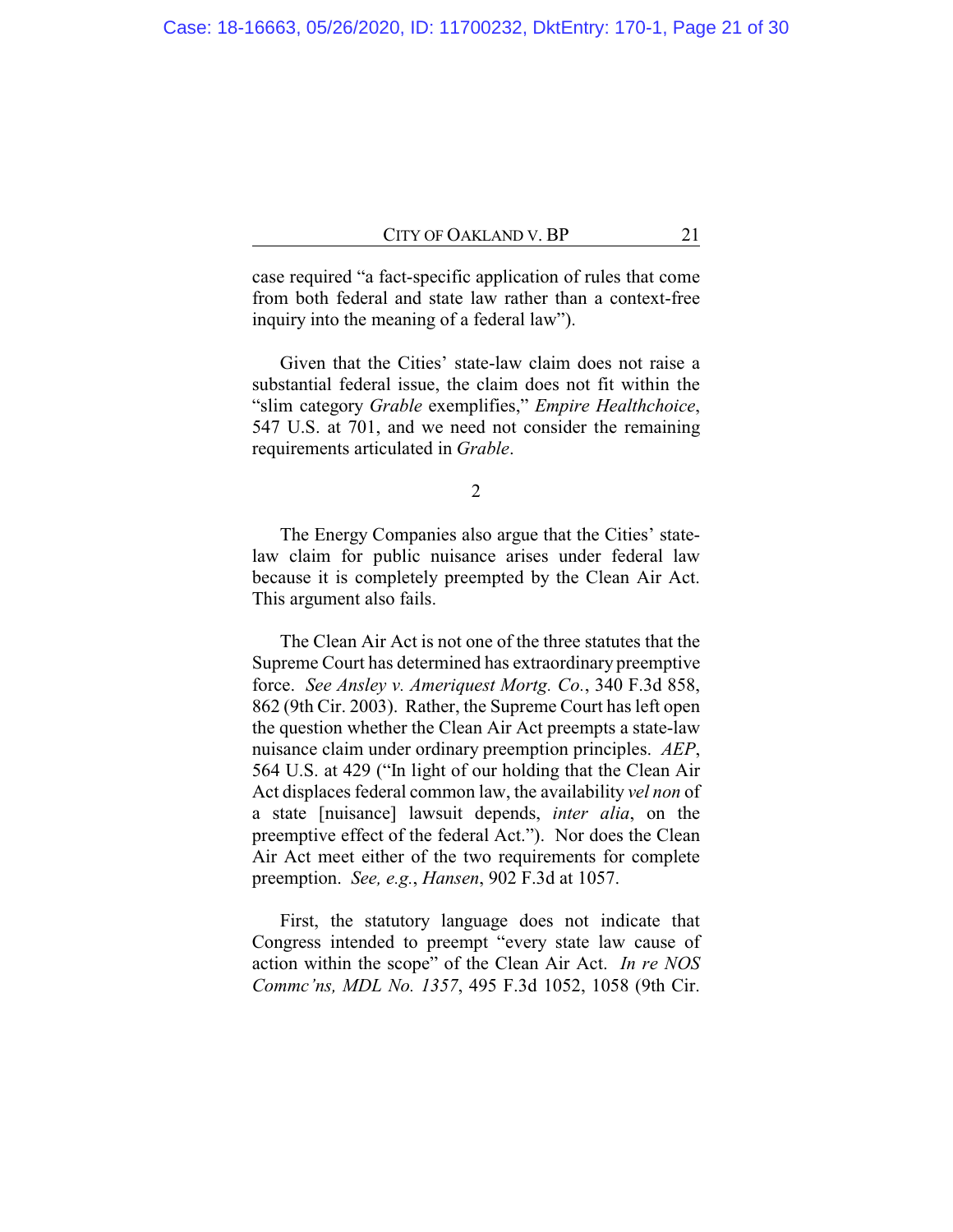2007); *see also Beneficial Nat'l Bank*, 539 U.S. at 11 (holding that federal law provides the exclusive cause of action for usury claims against national banks such that there is "no such thing as a state-law claim of usury against a national bank"). Rather, the statute indicates that Congress intended to preserve state-law causes of action pursuant to a saving clause, 42 U.S.C. § 7416,**<sup>7</sup>** which "makes clear that states retain the right to 'adopt or enforce' common law standards that apply to emissions" and preserves "[s]tate common law standards . . . against preemption," *Merrick v. Diageo Ams. Supply, Inc.*, 805 F.3d 685, 690, 691 (6th Cir. 2015) (citation omitted). When a federal statute has a saving clause of this sort, Congress did not intend complete preemption, because "there would be nothing . . . to 'save'" if Congress intended to preempt every state cause of action within the scope of the statute. *In re NOS*, 495 F.3d at 1058. Moreover, the Clean Air Act's statement that "air pollution control at its source is the primary responsibility of States and local governments," 42 U.S.C. § 7401(a)(3), weighs against a conclusion that Congress intended to displace state-law causes of action.

Second, the Clean Air Act does not provide the Cities with a "substitute[]" cause of action, *Hansen*, 902 F.3d at 1057, that is, a cause of action that would allow the Cities to "remedy the wrong [they] assert[] [they] suffered," *Hunter*,

**<sup>7</sup>** Section 7416 provides, "Except as otherwise provided in [statutory exceptions not applicable here] nothing in this chapter shall preclude or deny the right of any State or political subdivision thereof to adopt or enforce (1) any standard or limitation respecting emissions of air pollutants or (2) any requirement respecting control or abatement of air pollution," except that no state or local government may "adopt or enforce any emission standard or limitation which is less stringent than the standard or limitation" provided for by the Clean Air Act and its implementing plan. 42 U.S.C. § 7416.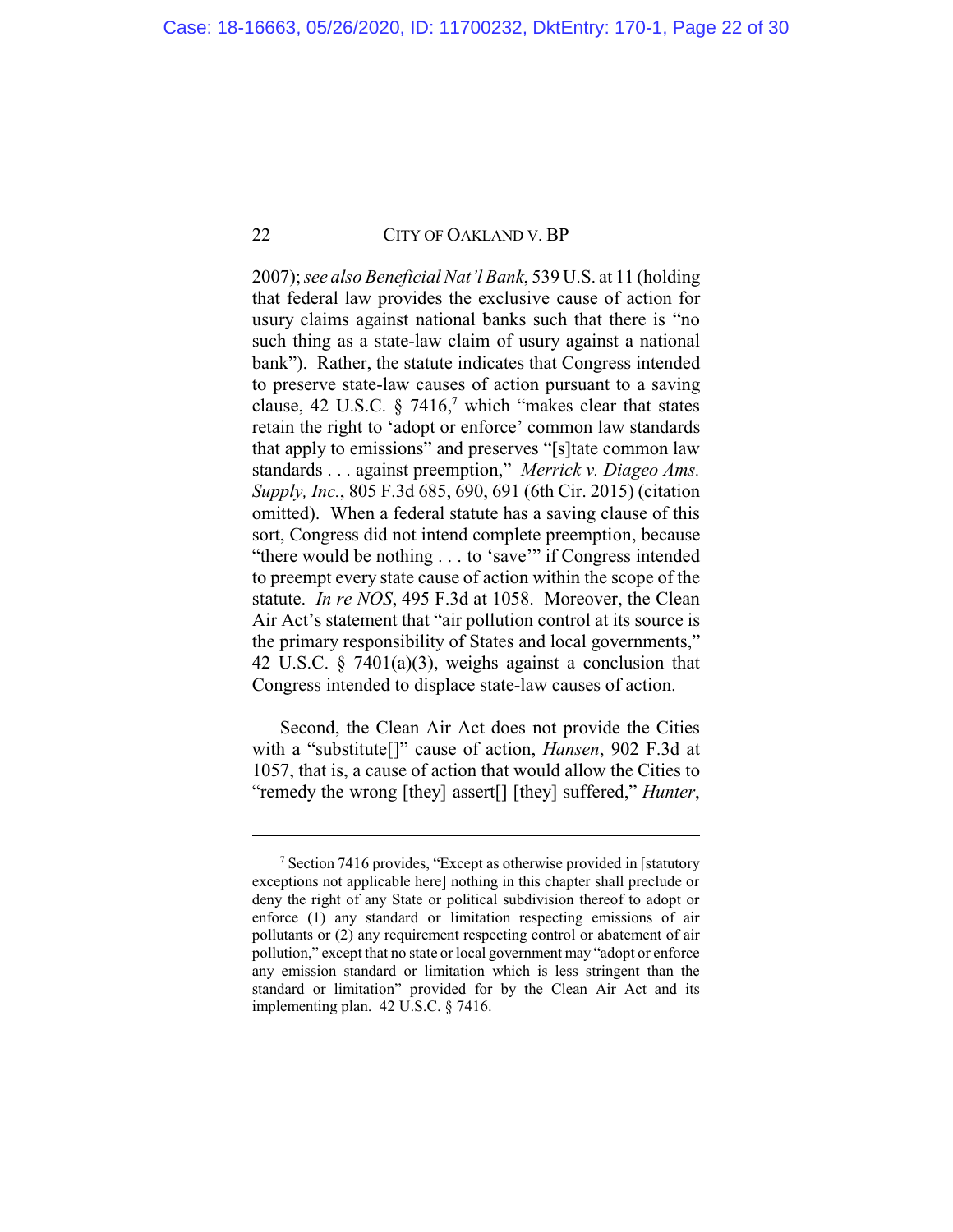746 F.2d at 643. While the Clean Air Act allows a plaintiff to file a petition to seek judicial review of certain actions taken by the Environmental Protection Agency, 42 U.S.C. § 7607(b)(1), it does not provide a federal claim or cause of action for nuisance caused by global warming. Moreover, the Clean Air Act's citizen-suit provision, § 7604, permits actions for violations of the Clean Air Act, but it does not provide the Cities with a free-standing cause of action for nuisance that allows for compensatory damages, *see* § 7604(a); *Mulcahey v. Columbia Organic Chems. Co.*, 29 F.3d 148, 150 & n.3 (4th Cir. 1994). Thus, the Clean Air Act satisfies neither requirement for complete preemption.

#### \*\*\*

In sum, because neither exception to the well-pleadedcomplaint rule applies to the Cities' original complaints, the district court erred in holding that it had jurisdiction under 28 U.S.C. § 1331 at the time of removal.

### III

Although the district court lacked jurisdiction under 28 U.S.C. § 1331 at the time of removal, that does not end our inquiry. This is because the Cities cured any subjectmatter jurisdiction defect by amending their complaints to assert a claim under federal common law. *See Pegram v. Herdrich*, 530 U.S. 211, 215 n.2 (2000) (holding that there was "jurisdiction regardless of the correctness of the removal" because the "amended complaint alleged ERISA violations, over which the federal courts have jurisdiction"); *Singh v. Am. Honda Fin. Corp.*, 925 F.3d 1053, 1070 (9th Cir. 2019); *Retail Prop. Tr. v. United Bhd. of Carpenters &*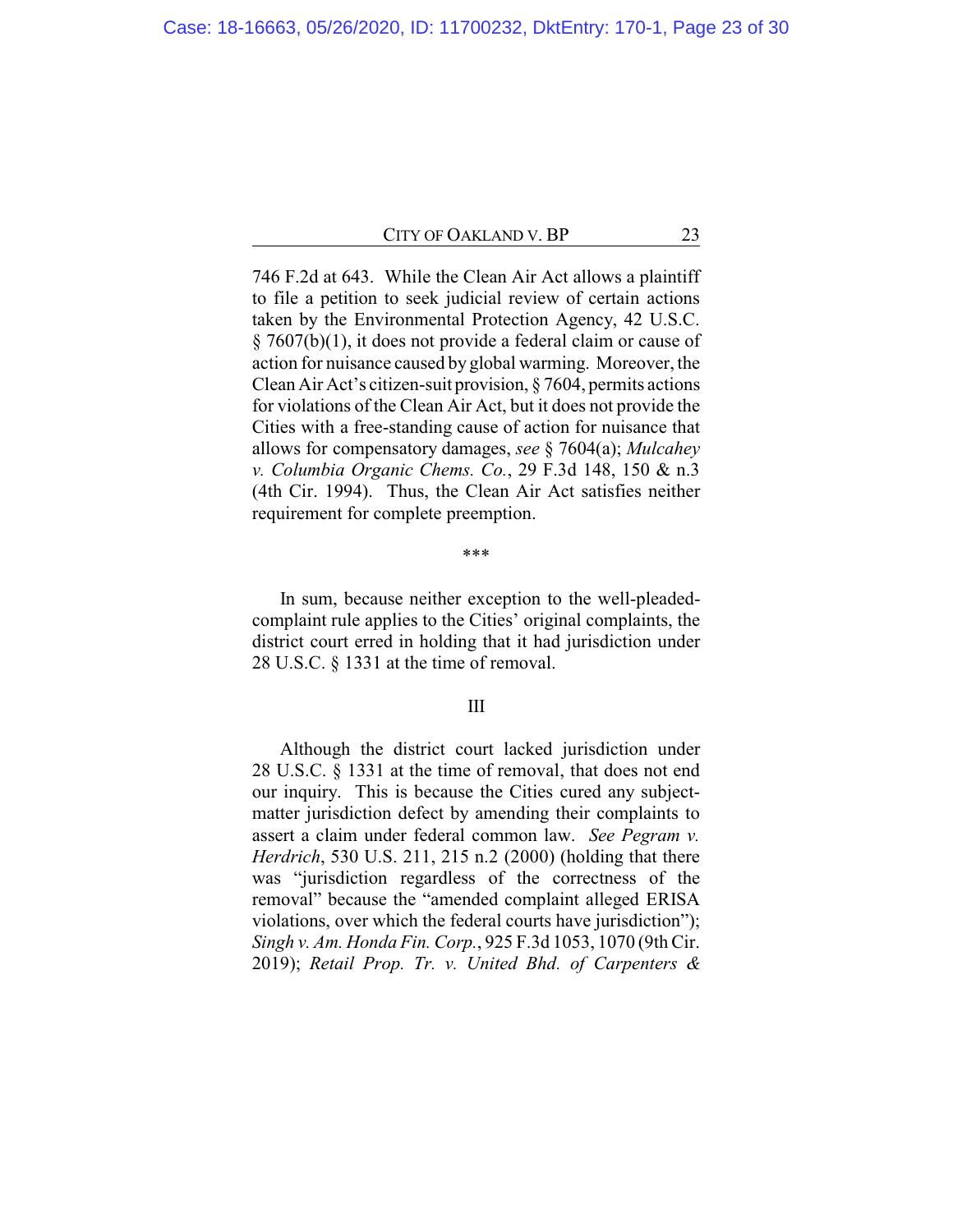*Joiners of Am.*, 768 F.3d 938, 949 & n.6 (9th Cir. 2014).**<sup>8</sup>** Thus, at the time the district court dismissed the Cities' complaints, there was subject-matter jurisdiction because the operative pleadings asserted a claim "arising under" federal common law. 28 U.S.C. § 1331. Based on this cure, the Energy Companies raise two arguments as to why we can affirm the district court's dismissals, even if there was no subject-matter jurisdiction at the time of removal.

First, the Energy Companies argue that the Cities waived the argument that the district court erred in refusing to remand the cases to state court because the Cities amended their complaints to assert a claim under federal common law. We disagree. The Cities moved for remand and stated, in their amended complaints, that they included a federal claim "to conform to the [district court's] ruling" and that they "reserve[d] all rights with respect to whether jurisdiction is proper in federal court." This was sufficient to preserve the argument that removal was improper. *See Caterpillar Inc. v. Lewis*, 519 U.S. 61, 73–74 (1996); *Singh*, 925 F.3d at 1066.

Second, the Energy Companies argue that any impropriety with respect to removal can be excused because "considerations of finality, efficiency, and economy," *Lewis*, 519 U.S. at 75, weigh in favor of affirming the district court's dismissal of the Cities' complaints. Again, we disagree.

Section 1441(a) requires that a case be "fit for federal adjudication at the time [a] removal petition is filed." *Id.*

**<sup>8</sup>** We reject the Cities' argument that any subject-matter jurisdiction defect was not cured because they acted involuntarily when they added a federal claim to their complaints. Once a plaintiff asserts a federal claim, regardless whether the plaintiff does so under protest, the district court has subject-matter jurisdiction. *Cf. Pegram*, 530 U.S. at 215 n.2.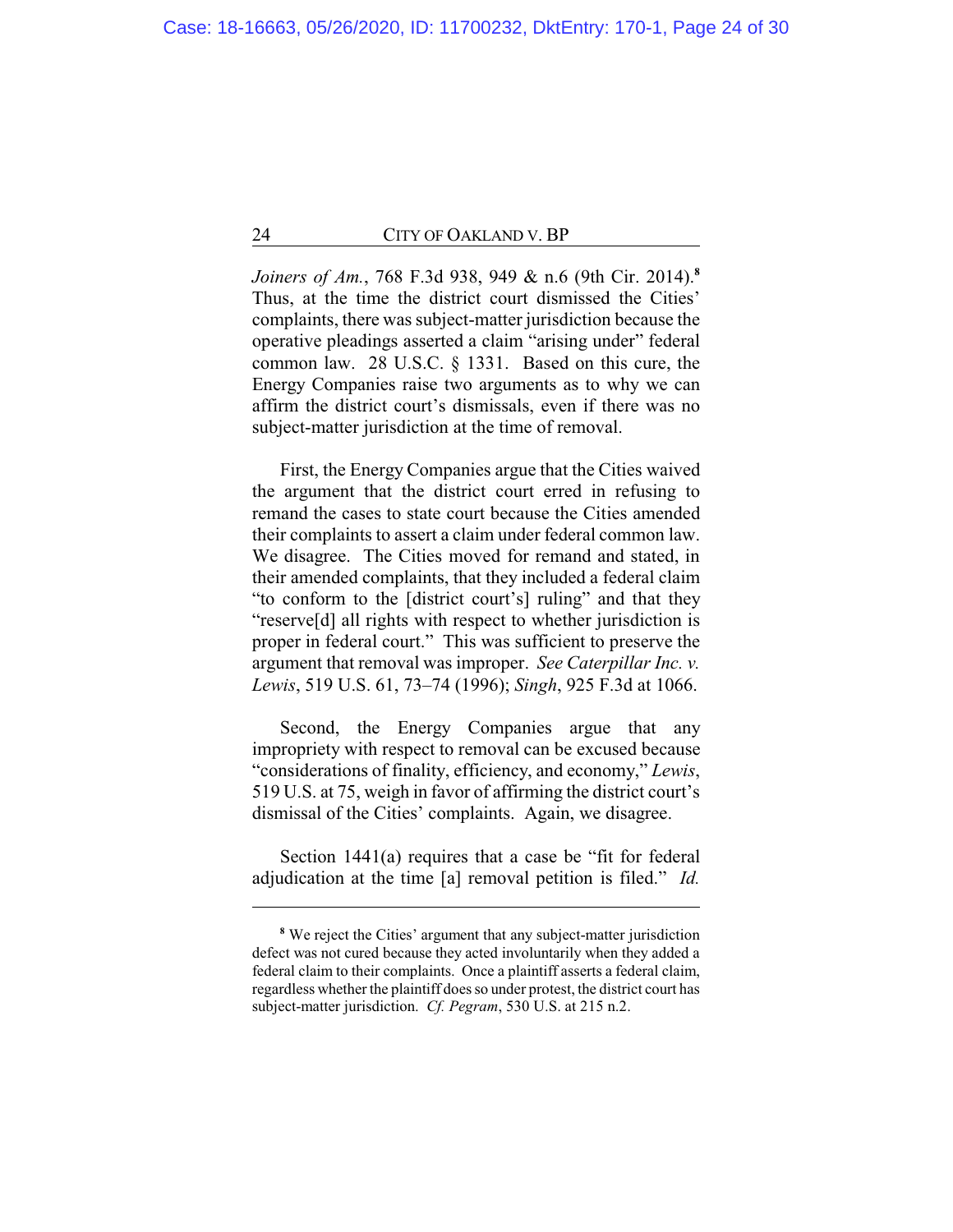at 73. **<sup>9</sup>** Because a party violates § 1441(a) if it removes a case that is not fit for federal adjudication, a district court generally must remand the case to state court, even if subsequent actions conferred subject-matter jurisdiction on the district court. *See, e.g.*, *O'Halloran v. Univ. of Wash.*, 856 F.2d 1375, 1380–81 (9th Cir. 1988) (directing a district court to remand a complaint to state court even though the plaintiff amended her complaint to assert violations of federal law after the district court denied a motion to remand).

There is, however, a narrow exception to this rule that takes into account "considerations of finality, efficiency, and economy." *Singh*, 925 F.3d at 1065 (quoting *Grupo Dataflux v. Atlas Glob. Grp., L.P.*, 541 U.S. 567, 574 (2004)). Specifically, when a jurisdictional defect has been cured after removal and the case has been tried in federal court, a violation of § 1441(a) can be excused if remanding the case to state court would be inconsistent "with the fair and unprotracted administration of justice." *Id.* (quoting *Lewis*, 519 U.S. at 77).

The decision to excuse a violation of  $\S$  1441(a) depends on the stage of the underlying proceedings. When a case "has been tried in federal court," "considerations of finality,

28 U.S.C. § 1441(a).

**<sup>9</sup>** Section 1441(a) provides, in relevant part:

<sup>[</sup>A]ny civil action brought in a State court of which the district courts of the United States have original jurisdiction, may be removed by the defendant or the defendants, to the district court of the United States for the district and division embracing the place where such action is pending.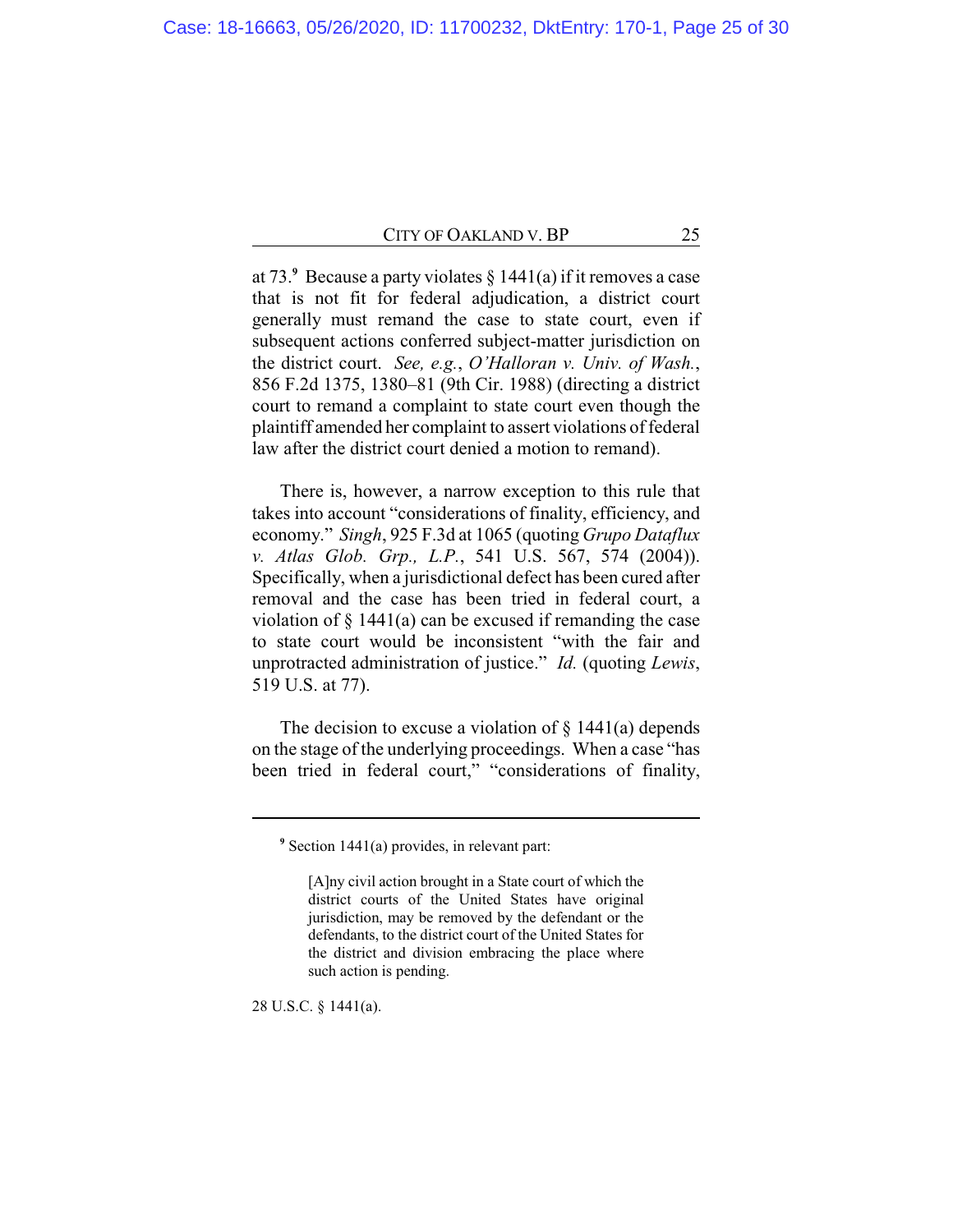efficiency, and economy become overwhelming," *Lewis*, 519 U.S. at 75, and in those circumstances, the Supreme Court has refused to "wipe out the adjudication postjudgment" so long as the there was jurisdiction when the district court entered judgment, *id.* at 77; *see also Grubbs v. Gen. Elec. Credit Corp.*, 405 U.S. 699, 702 (1972). For instance, in *Lewis*, the Court excused a violation of § 1441(a) when the case was litigated in federal court for over three years, culminating in a six-day jury trial. 519 U.S. at 66–67. "Requiring [remand] after years of litigation," the Court explained, "would impose unnecessary and wasteful burdens on the parties, judges, and other litigants waiting for judicial attention." *Id.* at 76 (quoting*Newman-Green, Inc. v. Alfonzo-Larrain*, 490 U.S. 826, 836 (1989)). We have extended this reasoning to cases where the district court resolves "state law issues on the merits" at summary judgment. *Singh*, 925 F.3d at 1071.**<sup>10</sup>** For instance, we excused a violation of § 1441(a) when, after extensive motion practice and discovery, the district court granted summary judgment in favor of the defendants. *Id.* at 1061–62. We reasoned that the case was sufficiently analogous to one in which there was a trial on the merits and therefore held that "[c]onsiderations of finality, efficiency, and economy" counseled in favor of excusing the violation of § 1441(a). *Id.* at 1071 (quoting *Lewis*, 519 U.S. at 75).

**<sup>10</sup>** We have held that this rule does not apply when we reverse the grant of summary judgment, such that there is no longer a "judgment on the merits." *Prize Frize, Inc. v. Matrix (U.S.) Inc.*, 167 F.3d 1261, 1266 (9th Cir. 1999), *superseded by statute on other grounds as recognized in Abrego Abrego v. Dow Chem. Co.*, 443 F.3d 676, 681 (9th Cir. 2006); *accord Emard v. Hughes Aircraft Co.*, 153 F.3d 949, 962 (9th Cir. 1998), *abrogated on other grounds by Egelhoff v. Egelhoff ex rel. Breiner*, 532 U.S. 141, 146 (2001).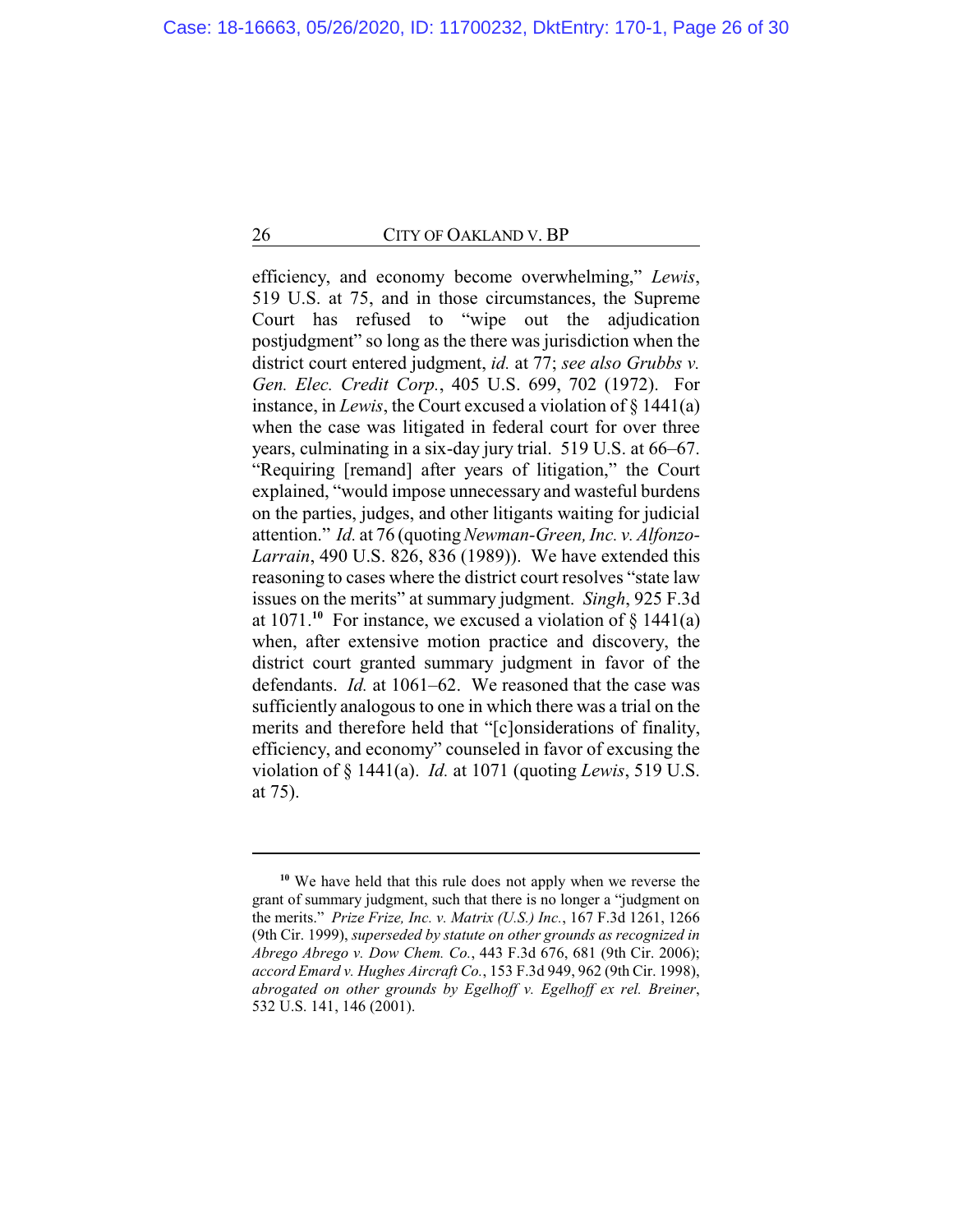This reasoning, however, generally will not apply when a district court dismisses a complaint for failure to state a claim under Rule 12(b)(6). That rule is designed "to enable defendants to challenge the legal sufficiency of complaints without subjecting themselves to discovery," the cost of which can be "prohibitive." *Rutman Wine Co. v. E. & J. Gallo Winery*, 829 F.2d 729, 738 (9th Cir. 1987). "[T]he purpose of a motion under Rule 12(b)(6) is to test the formal sufficiency of . . . [a] claim for relief; the motion is not a procedure for resolving a contest between the parties about the facts or the substantive merits of the plaintiff's case." 5B Arthur R. Miller et al., *Federal Practice & Procedure* § 1356 (3d ed. 2020). In contrast, a motion for summary judgment is designed to "test whether there is a genuine issue of material fact" and "often involves the use of pleadings, depositions, answers to interrogatories, and affidavits." *Id.* Moreover, summary judgment is appropriate only if the "movant is entitled to judgment as a matter of law," Fed. R. Civ. P. 56(a), whereas "the usual course of action upon granting a defendant's Rule 12(b)(6) motion is to allow a plaintiff to amend his or her complaint," *Waste Control Specialists, LLC v. Envirocare of Tex., Inc.*, 199 F.3d 781, 786 (5th Cir.), *opinion withdrawn and superseded in part on reh'g*, 207 F.3d 225 (5th Cir. 2000).

In light of these differences, we agree with the Fifth Circuit that a dismissal under Rule 12(b)(6), unlike a grant of summary judgment, is generally "insufficient to forestall an otherwise proper remand." *Camsoft Data Sys., Inc. v. S. Elecs. Supply, Inc.*, 756 F.3d 327, 338 (5th Cir. 2014). We have recognized that the "concern for judicial economy" is slight when a case is pending for under a year, the plaintiff engages in no discovery, and the district court dismisses the case "at an early stage, prior to trial on the merits." *Dyer v.*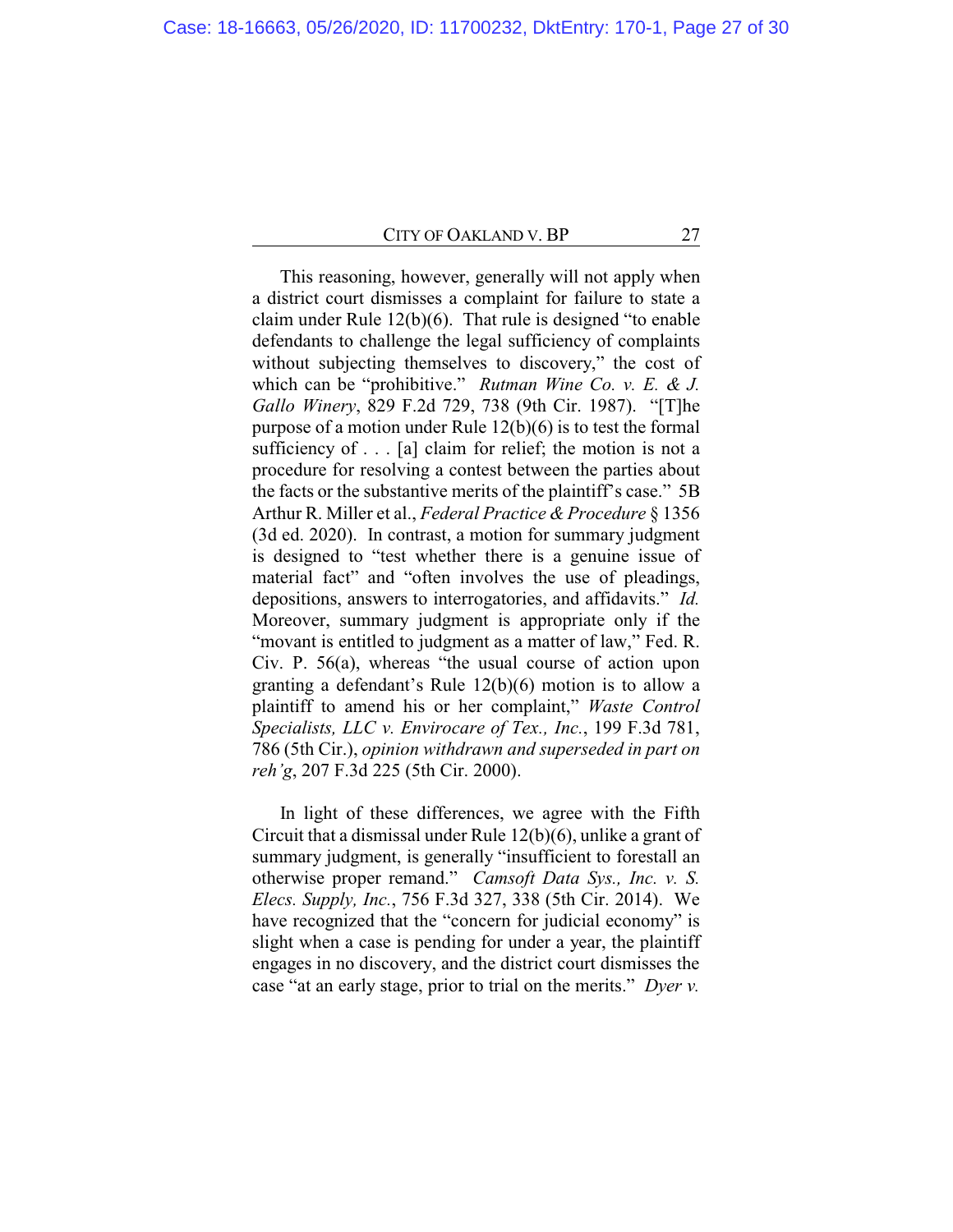*Greif Bros.*, 766 F.2d 398, 399, 401 (9th Cir. 1985), *superseded by statute on other grounds as stated in Beeman v. Olson*, 828 F.2d 620, 621 (9th Cir. 1987). A case consumes a "minimum of judicial resources" if it is pending for only a few months before it is dismissed under Rule 12(b)(6). *Waste Control Specialists*, 199 F.3d at 787. Likewise, the Sixth Circuit has recognized that "concerns for judicial economy" are insignificant when dismissal comes "so early in the pleadings stage that there has been minimal investment of the parties' time in discovery or of the court's time in judicial proceedings or deliberations." *Chivas Prods. Ltd. v. Owen*, 864 F.2d 1280, 1286–87 (6th Cir. 1988), *abrogated on other grounds by Tafflin v. Levitt*, 493 U.S. 455, 461 (1990). In short, "considerations of finality, efficiency, and economy" are rarely, if ever, "overwhelming" when a district court dismisses a case at the pleading stage before the parties have engaged in discovery. **11**

In this case, "considerations of finality, efficiency, and economy" are far from "overwhelming." *Lewis*, 519 U.S. at 75*.* When the district court entered judgments, the cases had been on its docket for less than a year—just over eight months. The parties engaged in motion practice under Rule 12, and there had been no discovery. Although the district court held hearings and the parties presented a "tutorial" on global warming, that is a relatively modest use of judicial

**<sup>11</sup>** In *Parrino v. FHP, Inc.*, we held that a defendant's failure to comply with a judge-made procedural requirement for removal did not warrant reversal of a dismissal under Rule 12(b)(6) and "remand of the matter to state court." 146 F.3d 699, 703 (9th Cir. 1998), *superseded by statute on other grounds as recognized in Abrego Abrego*, 443 F.3d at 681. But *Parrino* is not applicable when a case is removed in violation of § 1441(a), resulting in a "statutory defect" with respect to removal. *Grupo Dataflux*, 541 U.S. at 574.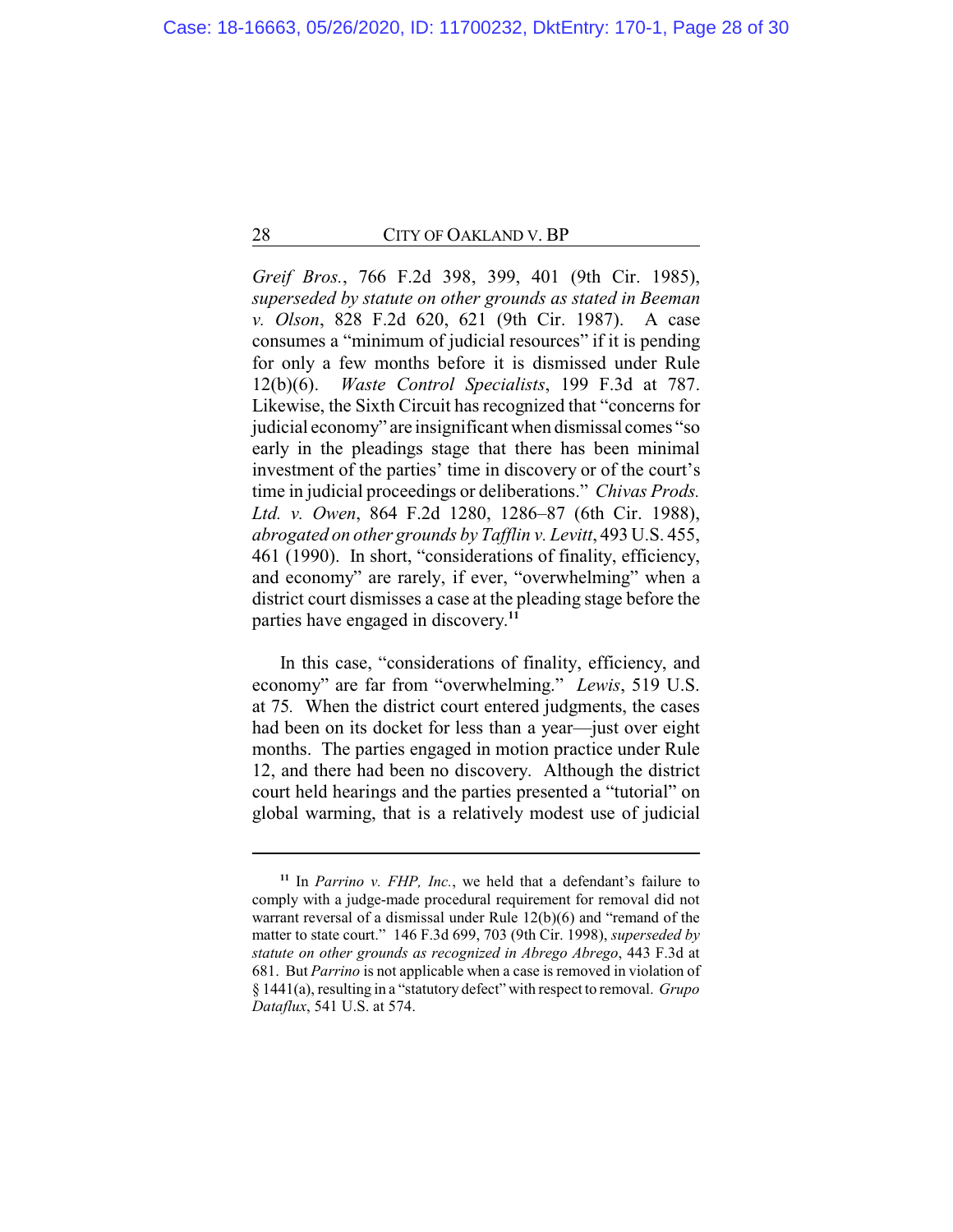resources as compared to, for example, three years of litigation, culminating in a six-day jury trial. *See id.* at 66–67. Because the district court dismissed these cases at the pleading stage, after they were pending for less than a year and before the parties engaged in discovery, we conclude that "considerations of finality, efficiency, and economy" are not "overwhelming." *Id.* at 75; *see Camsoft Data Sys.*, 756 F.3d at 338; *Waste Control Specialists*, 199 F.3d at 786; *Dyer*, 766 F.2d at 401; *Chivas Prods.*, 864 F.2d at 1286–87. Accordingly, if there was not subject-matter jurisdiction at the time of removal, the cases must proceed in state court.

## IV

The district court did not address the alternative bases for removal asserted in the Energy Companies' notices of removal. And we generally do not consider issues "not passed upon below." *Am. President Lines, Ltd. v. Int'l Longshore &Warehouse Union, Alaska Longshore Div., Unit 60*, 721 F.3d 1147, 1157 (9th Cir. 2013) (quoting *Singleton v. Wulff*, 428 U.S. 106, 120 (1976)). Accordingly, we remand these cases to the district court to determine whether there was an alternative basis for jurisdiction.**<sup>12</sup>** If there was not,

**<sup>12</sup>** The district court requested supplemental briefing on how the concept of the "'navigable waters of the United States' . . . relates to the removal jurisdiction issue in th[e] case." As the Cities pointed out, however, the Energy Companies waived any argument related to admiralty jurisdiction by not invoking it in their notices of removal. *See* 28 U.S.C. § 1446(a) (notice of removal must "contain[] a short and plain statement of the grounds for removal"); *ARCO*, 213 F.3d at 1117 (notice of removal "cannot be amended to add a separate basis for removal jurisdiction after the thirty day period" (citation omitted)); *O'Halloran*, 856 F.2d at 1381 (same). Thus, the district court should confine its analysis to the bases for jurisdiction asserted in the notices of removal.